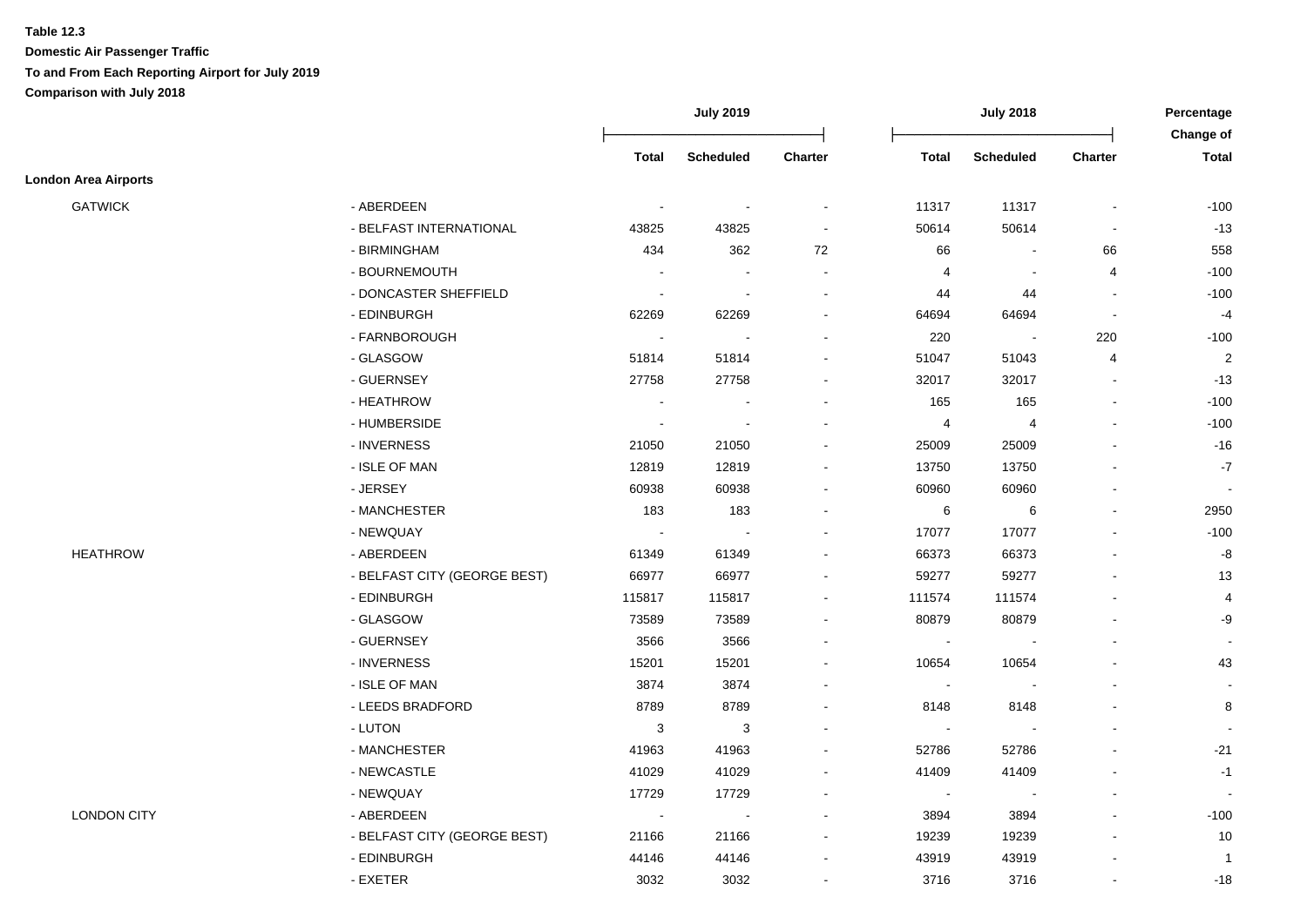|                                   |                            |                | <b>July 2019</b> |                          |                          | <b>July 2018</b> |                          |                          |
|-----------------------------------|----------------------------|----------------|------------------|--------------------------|--------------------------|------------------|--------------------------|--------------------------|
|                                   |                            |                |                  |                          |                          |                  |                          | Change of                |
|                                   |                            | <b>Total</b>   | <b>Scheduled</b> | Charter                  | <b>Total</b>             | <b>Scheduled</b> | <b>Charter</b>           | <b>Total</b>             |
| <b>LONDON CITY</b>                | - GLASGOW                  | 22041          | 22041            | $\blacksquare$           | 19623                    | 19623            |                          | 12                       |
|                                   | - ISLE OF MAN              | 5806           | 5806             | $\blacksquare$           | 5788                     | 5788             |                          | $\blacksquare$           |
|                                   | - JERSEY                   | 3538           | 3538             | $\blacksquare$           | 3526                     | 3526             |                          | $\sim$                   |
|                                   | - MANCHESTER               | 421            | 421              | $\sim$                   | 624                      | 624              | ä,                       | $-33$                    |
|                                   | - SOUTHEND                 | 91             | 91               | $\blacksquare$           | $\blacksquare$           | $\blacksquare$   |                          | $\blacksquare$           |
| <b>LUTON</b>                      | - ABERDEEN                 | 5692           | 5692             | $\blacksquare$           | 6336                     | 6336             |                          | $-10$                    |
|                                   | - BELFAST INTERNATIONAL    | 30802          | 30802            | $\blacksquare$           | 31032                    | 31032            |                          | $-1$                     |
|                                   | - EDINBURGH                | 28191          | 28191            | $\blacksquare$           | 28768                    | 28768            | L,                       | $-2$                     |
|                                   | - GLASGOW                  | 19664          | 19664            | $\overline{\phantom{a}}$ | 19772                    | 19772            | $\blacksquare$           | $-1$                     |
|                                   | - INVERNESS                | 13693          | 13693            | $\blacksquare$           | 15161                    | 14986            | 175                      | $-10$                    |
|                                   | - ISLE OF MAN              | 2490           | 2490             | $\blacksquare$           | 2421                     | 2421             | $\blacksquare$           | 3                        |
|                                   | - JERSEY                   | 8543           | 8543             | $\blacksquare$           | 7920                     | 7920             | $\overline{a}$           | 8                        |
|                                   | - MANCHESTER               | $\sim$         |                  |                          | 122                      | 122              |                          | $-100$                   |
| SOUTHEND                          | - ABERDEEN                 | 4604           | 4604             |                          | $\blacksquare$           |                  |                          | $\sim$                   |
|                                   | - CARLISLE                 | 613            | 613              |                          |                          |                  |                          | $\blacksquare$           |
|                                   | - EDINBURGH                | 85             | 85               |                          | $\overline{\phantom{a}}$ |                  |                          |                          |
|                                   | - GLASGOW                  | 4545           | 4545             |                          | 6219                     | 6219             |                          | $-27$                    |
|                                   | - GUERNSEY                 | 2292           | 2292             |                          | $\blacksquare$           |                  |                          |                          |
|                                   | - INVERNESS                | 17             | 17               | $\blacksquare$           | $\blacksquare$           |                  | ٠                        | $\blacksquare$           |
|                                   | - JERSEY                   | 5978           | 5978             | $\blacksquare$           | 4247                     | 4247             | $\overline{\phantom{0}}$ | 41                       |
|                                   | - MANCHESTER               | $\blacksquare$ |                  | $\blacksquare$           | 5800                     | 5800             |                          | $-100$                   |
|                                   | - NEWQUAY                  | 2211           | 2211             | $\blacksquare$           | $\overline{\phantom{a}}$ |                  | L,                       | $\overline{\phantom{a}}$ |
| <b>STANSTED</b>                   | - BELFAST INTERNATIONAL    | 38459          | 38459            | $\sim$                   | 64914                    | 64914            | ä,                       | $-41$                    |
|                                   | - CARDIFF WALES            | 47             | $\sim$           | 47                       | $\sim$                   |                  | ٠                        | $\blacksquare$           |
|                                   | - CITY OF DERRY (EGLINTON) | 4819           | 4819             | $\sim$                   | 4628                     | 4628             |                          | $\overline{4}$           |
|                                   | - DUNDEE                   | 1801           | 1801             | $\sim$                   | 2068                     | 2068             | $\overline{\phantom{0}}$ | $-13$                    |
|                                   | - EDINBURGH                | 41630          | 41509            | 121                      | 71380                    | 71380            |                          | $-42$                    |
|                                   | - GATWICK                  | $\sim$         | $\sim$           | $\sim$                   | 156                      | 156              |                          | $-100$                   |
|                                   | - GLASGOW                  | 22249          | 22249            | $\sim$                   | 48080                    | 48080            |                          | $-54$                    |
|                                   | - GUERNSEY                 | 2786           | 2786             | $\blacksquare$           | 3228                     | 3228             | L,                       | $-14$                    |
|                                   | - NEWQUAY                  |                |                  | $\sim$                   | 1805                     | 1805             |                          | $-100$                   |
| <b>Total London Area Airports</b> |                            | 1072428        | 1072188          | 240                      | 1182480                  | 1182011          | 469                      | -9                       |

**Other Reporting Airports**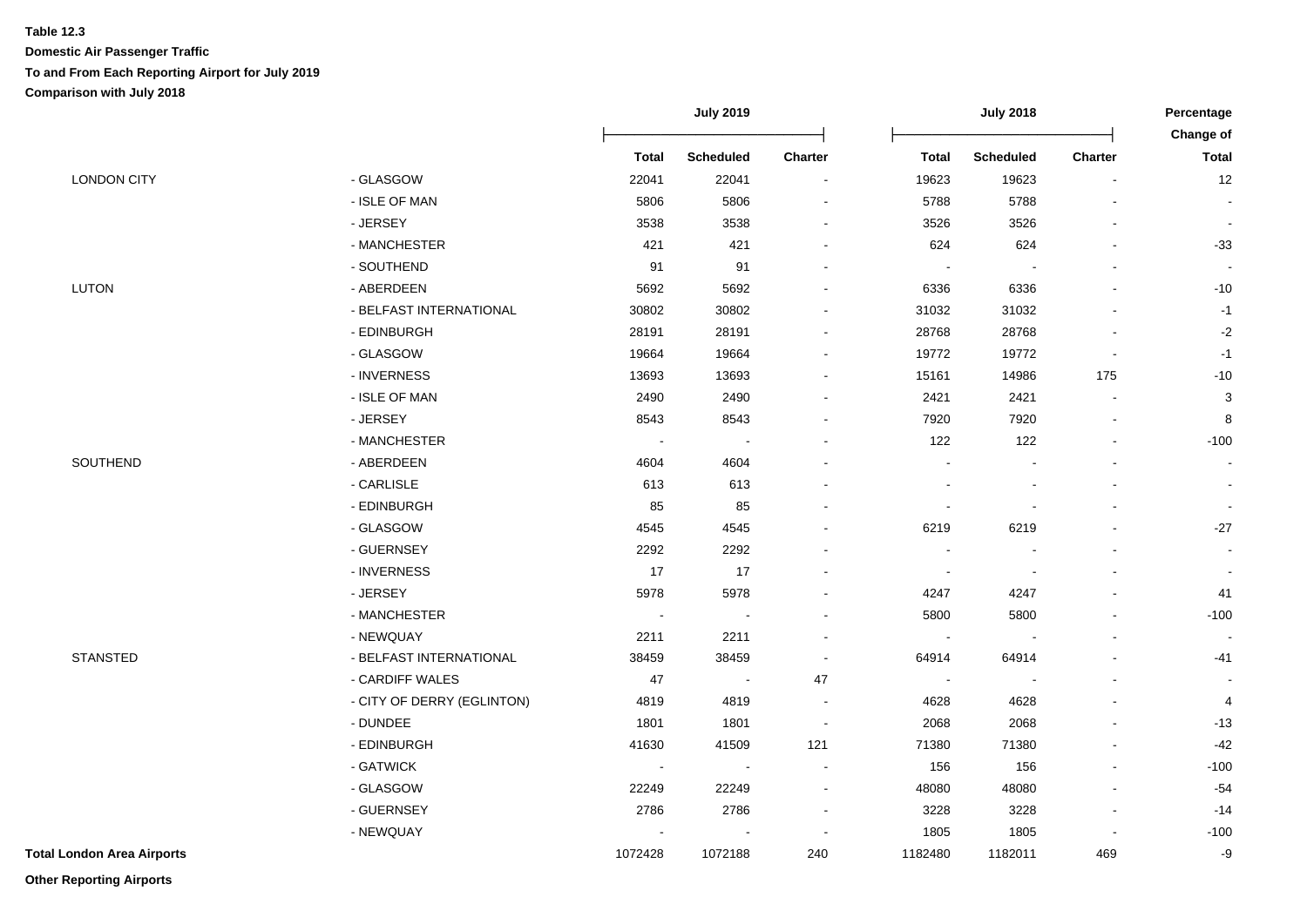|                                   |                               | <b>July 2019</b> |                  | <b>July 2018</b>         |                |                          | Percentage<br>Change of |                |
|-----------------------------------|-------------------------------|------------------|------------------|--------------------------|----------------|--------------------------|-------------------------|----------------|
|                                   |                               | <b>Total</b>     | <b>Scheduled</b> | <b>Charter</b>           | <b>Total</b>   | <b>Scheduled</b>         | Charter                 | <b>Total</b>   |
| ABERDEEN                          | - BELFAST CITY (GEORGE BEST)  | 3752             | 3752             | $\blacksquare$           | 4292           | 4292                     |                         | $-13$          |
|                                   | - BIRMINGHAM                  | 10540            | 10540            |                          | 10713          | 10713                    |                         | $-2$           |
|                                   | - BRISTOL                     | 1622             | 1622             | $\overline{\phantom{a}}$ | 1130           | 1130                     |                         | 44             |
|                                   | - CARDIFF WALES               | $\sim$           |                  |                          | 773            | 773                      |                         | $-100$         |
|                                   | - DURHAM TEES VALLEY          | 1448             | 1448             |                          | 1710           | 1710                     |                         | $-15$          |
|                                   | - GATWICK                     |                  |                  |                          | 11257          | 11257                    |                         | $-100$         |
|                                   | - HEATHROW                    | 61370            | 61370            | $\blacksquare$           | 66415          | 66415                    |                         | -8             |
|                                   | - HUMBERSIDE                  | 1792             | 1792             | $\overline{a}$           | 1979           | 1979                     |                         | -9             |
|                                   | - JERSEY                      | 595              | 595              | $\overline{a}$           | 566            | 566                      |                         | 5              |
|                                   | - KIRKWALL                    | 4341             | 4341             | $\blacksquare$           | 4973           | 4973                     |                         | $-13$          |
|                                   | - LONDON CITY                 | $\sim$           | $\sim$           | $\sim$                   | 3701           | 3701                     |                         | $-100$         |
|                                   | - LUTON                       | 6058             | 6001             | 57                       | 6093           | 6093                     |                         | $-1$           |
|                                   | - MANCHESTER                  | 20248            | 20202            | 46                       | 21697          | 21548                    | 149                     | $-7$           |
|                                   | - NEWCASTLE                   | 1516             | 1516             |                          | 972            | 972                      |                         | 56             |
|                                   | - NEWQUAY                     | 533              | 533              |                          | 535            | 535                      |                         |                |
|                                   | - NORWICH                     | 3865             | 3865             |                          | 3631           | 3631                     |                         | $\,6$          |
|                                   | - SCATSTA                     | 5669             | $\sim$           | 5669                     | 8628           |                          | 8628                    | $-34$          |
|                                   | - SOUTHEND                    | 4693             | 4693             |                          |                | $\overline{\phantom{a}}$ |                         |                |
|                                   | - STORNOWAY                   |                  | $\sim$           | $\overline{\phantom{a}}$ | 673            | 673                      | $\blacksquare$          | $-100$         |
|                                   | - SUMBURGH                    | 11550            | 6865             | 4685                     | 11395          | 9531                     | 1864                    | $\overline{1}$ |
|                                   | - WICK JOHN O GROATS          | 462              | 462              |                          | 645            | 645                      |                         | $-28$          |
| ALDERNEY                          | - GUERNSEY                    | 2619             | 2619             |                          | 3176           | 3176                     |                         | $-18$          |
|                                   | - SOUTHAMPTON                 | 2958             | 2958             | $\overline{\phantom{a}}$ | 2836           | 2836                     |                         | 4              |
| BARRA                             | - GLASGOW                     | 1372             | 1372             | $\blacksquare$           | 1570           | 1570                     |                         | $-13$          |
| <b>BELFAST CITY (GEORGE BEST)</b> | - ABERDEEN                    | 3708             | 3708             | $\sim$                   | 4229           | 4229                     |                         | $-12$          |
|                                   | - BIRMINGHAM                  | 27305            | 27060            | 245                      | 25452          | 25452                    |                         | $\overline{7}$ |
|                                   | - CARDIFF WALES               | 6480             | 6480             |                          | 6683           | 6683                     |                         | $-3$           |
|                                   | - CARLISLE                    | 783              | 783              |                          |                |                          |                         |                |
|                                   | - DONCASTER SHEFFIELD         | 3501             | 3501             |                          | 2768           | 2768                     |                         | 26             |
|                                   | - EAST MIDLANDS INTERNATIONAL | 13396            | 13396            |                          | 14650          | 14650                    |                         | -9             |
|                                   | - EDINBURGH                   | 15152            | 15152            |                          | 14886          | 14886                    |                         | $\sqrt{2}$     |
|                                   | - EXETER                      | 4256             | 4256             |                          | 4111           | 4111                     |                         | 4              |
|                                   | - FARNBOROUGH                 |                  | $\overline{a}$   | $\overline{a}$           | $\overline{2}$ | $\sim$                   | $\overline{2}$          | $-100$         |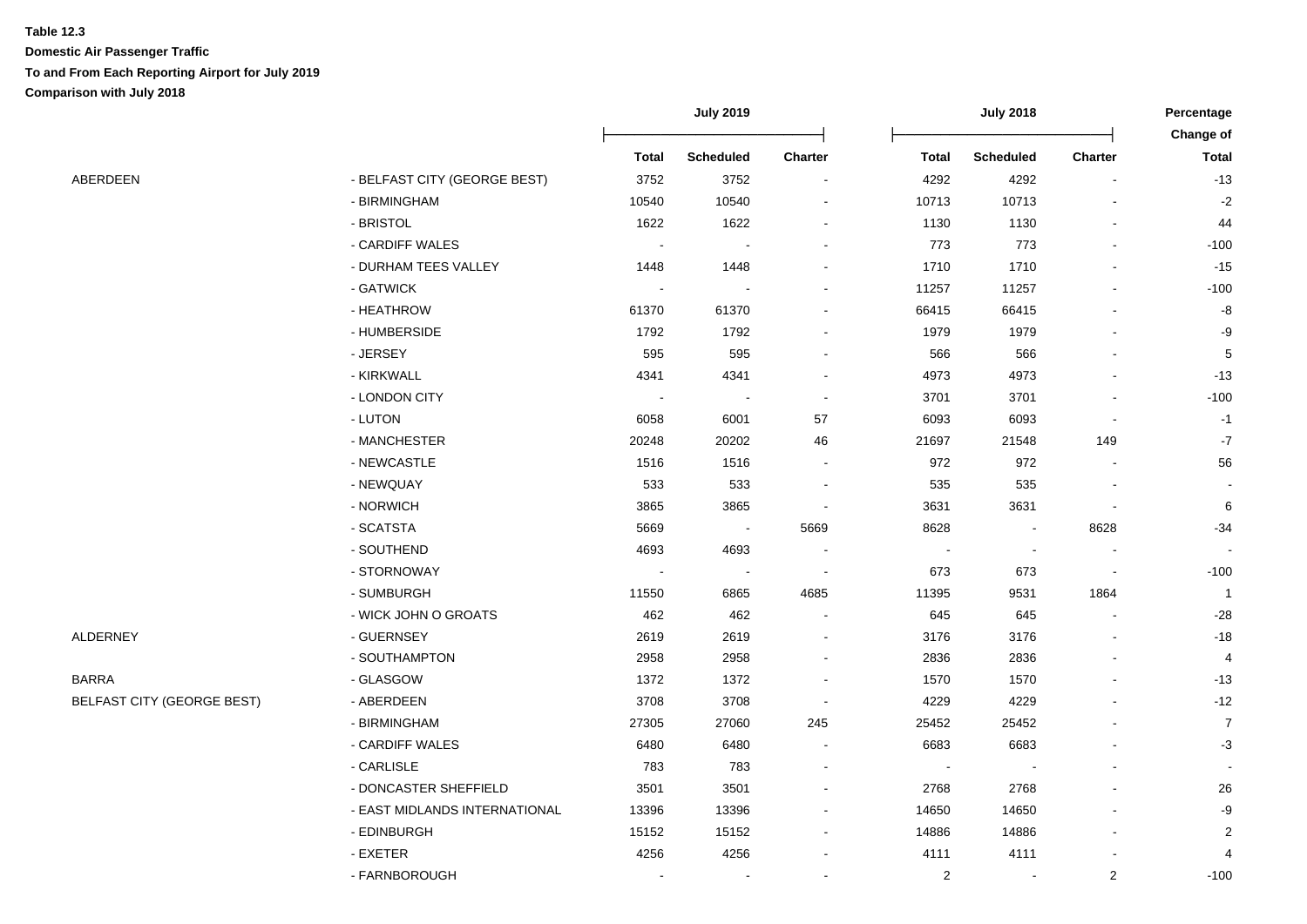|                                   |                              | <b>July 2019</b>        |                  | <b>July 2018</b>         |                          |                          | Percentage<br>Change of  |                  |
|-----------------------------------|------------------------------|-------------------------|------------------|--------------------------|--------------------------|--------------------------|--------------------------|------------------|
|                                   |                              | <b>Total</b>            | <b>Scheduled</b> | <b>Charter</b>           | <b>Total</b>             | <b>Scheduled</b>         | <b>Charter</b>           | <b>Total</b>     |
| <b>BELFAST CITY (GEORGE BEST)</b> | - GLASGOW                    | 14780                   | 14780            | $\blacksquare$           | 14044                    | 14044                    | $\overline{\phantom{a}}$ | $\,$ 5 $\,$      |
|                                   | - HEATHROW                   | 66610                   | 66610            | $\overline{\phantom{a}}$ | 58685                    | 58685                    |                          | 14               |
|                                   | - INVERNESS                  | 4069                    | 4069             | $\blacksquare$           | 4176                     | 4176                     |                          | $-3$             |
|                                   | - LEEDS BRADFORD             | 14690                   | 14690            | $\overline{a}$           | 15680                    | 15680                    |                          | $-6$             |
|                                   | - LIVERPOOL (JOHN LENNON)    |                         |                  | $\overline{a}$           | 3171                     | 3171                     |                          | $-100$           |
|                                   | - LONDON CITY                | 21101                   | 21101            | $\blacksquare$           | 19246                    | 19246                    |                          | 10               |
|                                   | - MANCHESTER                 | 26975                   | 26975            | $\blacksquare$           | 26420                    | 26420                    |                          | $\overline{c}$   |
|                                   | - NEWQUAY                    | 1140                    | 1140             | $\blacksquare$           | 969                      | 969                      |                          | 18               |
|                                   | - SOUTHAMPTON                | 11902                   | 11902            | $\blacksquare$           | 13373                    | 13373                    |                          | $-11$            |
|                                   | - WICK JOHN O GROATS         | 30                      | 30               | $\sim$                   | $\sim$                   |                          |                          |                  |
| BELFAST INTERNATIONAL             | - BIRMINGHAM                 | 21218                   | 21218            | $\blacksquare$           | 21698                    | 21698                    |                          | $-2$             |
|                                   | - BRISTOL                    | 25874                   | 25874            | $\blacksquare$           | 23851                    | 23851                    |                          | 8                |
|                                   | - CRANFIELD                  |                         | $\sim$           | $\overline{\phantom{a}}$ | 4                        | $\overline{\phantom{a}}$ | $\overline{4}$           | $-100$           |
|                                   | - EDINBURGH                  | 28764                   | 28764            | ÷,                       | 31907                    | 31907                    |                          | $-10$            |
|                                   | - GATWICK                    | 43836                   | 43836            | ÷,                       | 49968                    | 49968                    |                          | $-12$            |
|                                   | - GLASGOW                    | 21558                   | 21558            | $\blacksquare$           | 22780                    | 22780                    |                          | $-5$             |
|                                   | - ISLE OF MAN                | 2567                    | 2567             |                          | 2397                     | 2397                     |                          | $\overline{7}$   |
|                                   | - JERSEY                     | 4735                    | 4735             | $\overline{\phantom{a}}$ | 4506                     | 4506                     |                          | $\sqrt{5}$       |
|                                   | - LIVERPOOL (JOHN LENNON)    | 39588                   | 39588            | $\overline{\phantom{a}}$ | 40563                    | 40563                    |                          | $-2$             |
|                                   | - LUTON                      | 30745                   | 30745            | $\blacksquare$           | 30889                    | 30889                    |                          |                  |
|                                   | - MANCHESTER                 | 41552                   | 41552            | $\blacksquare$           | 31456                    | 31456                    |                          | 32               |
|                                   | - NEWCASTLE                  | 24454                   | 24454            | $\blacksquare$           | 24481                    | 24481                    |                          |                  |
|                                   | - STANSTED                   | 38432                   | 38432            | $\blacksquare$           | 65109                    | 65109                    |                          | -41              |
| <b>BENBECULA</b>                  | - GLASGOW                    | 2393                    | 2393             | $\blacksquare$           | 2722                     | 2722                     |                          | $-12$            |
|                                   | - INVERNESS                  | $\overline{\mathbf{c}}$ | $\overline{c}$   | $\overline{\phantom{a}}$ |                          |                          |                          |                  |
|                                   | - STORNOWAY                  | 556                     | 556              | $\overline{\phantom{a}}$ | 713                      | 713                      |                          | $-22$            |
| <b>BIRMINGHAM</b>                 | - ABERDEEN                   | 10477                   | 10477            | $\sim$                   | 10606                    | 10606                    |                          | $-1$             |
|                                   | - BELFAST CITY (GEORGE BEST) | 27297                   | 27188            | 109                      | 25457                    | 25457                    |                          | $\boldsymbol{7}$ |
|                                   | - BELFAST INTERNATIONAL      | 21055                   | 21055            | $\sim$                   | 21567                    | 21567                    |                          | $-2$             |
|                                   | - BOURNEMOUTH                | 45                      | $\blacksquare$   | 45                       | $\overline{\phantom{a}}$ |                          |                          |                  |
|                                   | - EDINBURGH                  | 24632                   | 24632            | $\blacksquare$           | 24202                    | 24202                    |                          | $\overline{c}$   |
|                                   | - GATWICK                    | 35                      |                  | 35                       |                          |                          |                          | $\blacksquare$   |
|                                   | - GLASGOW                    | 21881                   | 21836            | 45                       | 21203                    | 21203                    | $\blacksquare$           | 3                |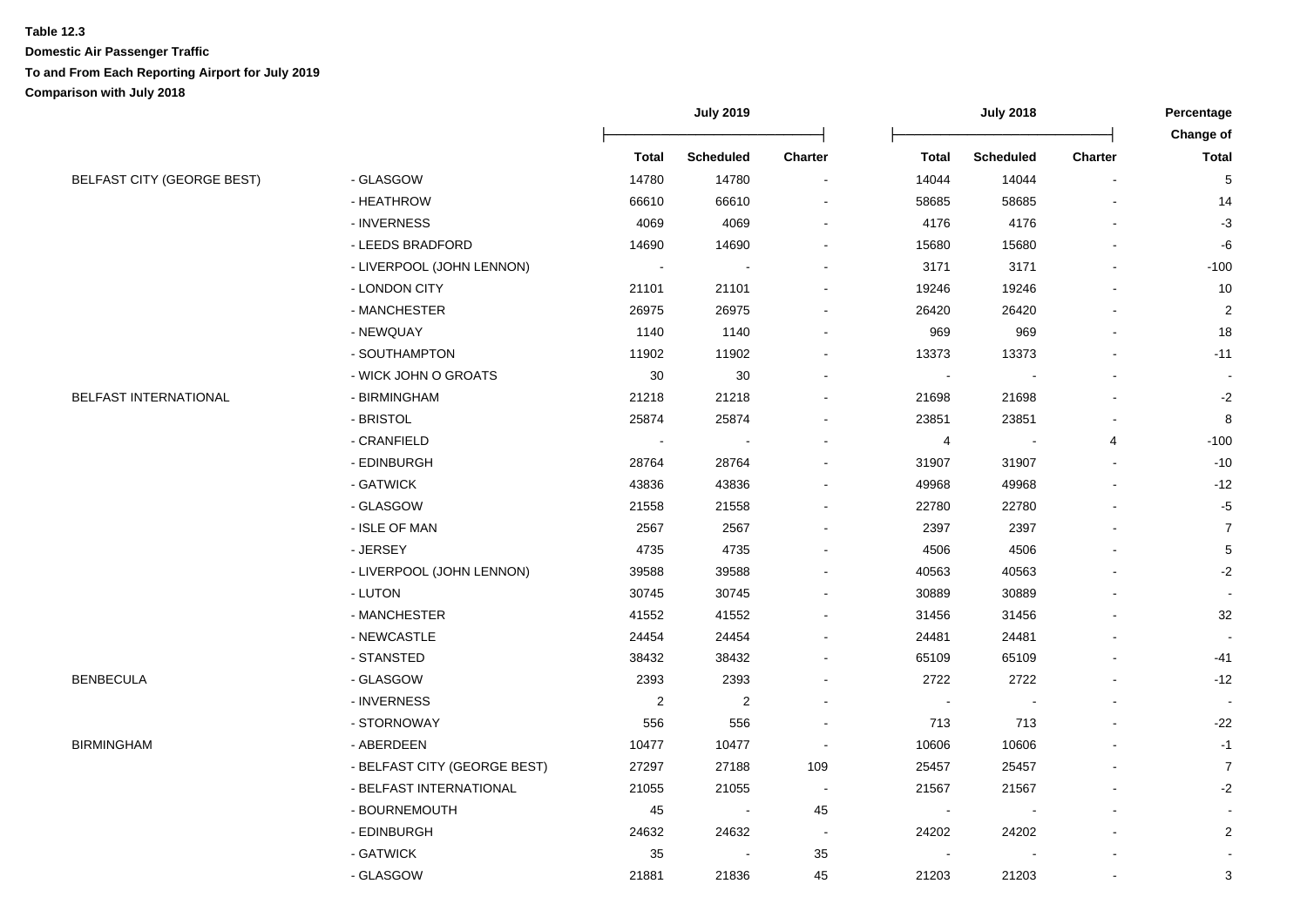|                      |                               | <b>July 2019</b>         |                          | <b>July 2018</b>         |                          |                          | Percentage               |                           |
|----------------------|-------------------------------|--------------------------|--------------------------|--------------------------|--------------------------|--------------------------|--------------------------|---------------------------|
|                      |                               | <b>Total</b>             | Scheduled                | Charter                  | <b>Total</b>             | Scheduled                | Charter                  | Change of<br><b>Total</b> |
| BIRMINGHAM           | - GUERNSEY                    | 1395                     | 1395                     | $\overline{\phantom{a}}$ | 2207                     | 2207                     | $\blacksquare$           | $-37$                     |
|                      | - INVERNESS                   | 3938                     | 3938                     |                          | 4322                     | 4322                     |                          | -9                        |
|                      | - ISLE OF MAN                 | 4081                     | 4081                     |                          | 3944                     | 3944                     |                          | 3                         |
|                      | - JERSEY                      | 7870                     | 7870                     |                          | 8732                     | 8732                     |                          | $-10$                     |
|                      | - MANCHESTER                  | 156                      | 51                       | 105                      |                          |                          |                          |                           |
|                      | - NEWQUAY                     | 3127                     | 3127                     |                          | 4000                     | 4000                     |                          | $-22$                     |
| <b>BOURNEMOUTH</b>   | - BIRMINGHAM                  | 86                       |                          | 86                       | $\overline{\phantom{a}}$ |                          |                          |                           |
|                      | - EAST MIDLANDS INTERNATIONAL | ÷,                       | $\sim$                   |                          | 80                       | $\blacksquare$           | 80                       | $-100$                    |
|                      | - GATWICK                     | 271                      | 126                      | 145                      |                          |                          | $\overline{\phantom{a}}$ |                           |
|                      | - JERSEY                      | 388                      | 388                      |                          |                          | $\overline{\phantom{a}}$ | $\blacksquare$           |                           |
|                      | - SOUTHAMPTON                 | $\sim$                   | $\blacksquare$           | $\overline{a}$           | 35                       | 35                       | $\blacksquare$           | $-100$                    |
| BRISTOL              | - ABERDEEN                    | 1655                     | 1655                     |                          | 1135                     | 1135                     | $\overline{a}$           | 46                        |
|                      | - BELFAST INTERNATIONAL       | 25842                    | 25842                    |                          | 23674                    | 23674                    |                          | 9                         |
|                      | - EDINBURGH                   | 32891                    | 32891                    |                          | 34452                    | 34452                    |                          | $-5$                      |
|                      | - GATWICK                     | 135                      | 135                      |                          | $\sqrt{2}$               | $\sqrt{2}$               |                          | 6650                      |
|                      | - GLASGOW                     | 27394                    | 27394                    |                          | 26840                    | 26840                    |                          | $\overline{2}$            |
|                      | - GUERNSEY                    | 2370                     | 2370                     |                          | 2942                     | 2942                     |                          | $-19$                     |
|                      | - HAWARDEN                    | 350                      | $\overline{\phantom{a}}$ | 350                      | 291                      | $\overline{\phantom{a}}$ | 291                      | $20\,$                    |
|                      | - INVERNESS                   | 8854                     | 8854                     |                          | 9678                     | 9678                     |                          | $-9$                      |
|                      | - ISLE OF MAN                 | 2869                     | 2869                     |                          | 2863                     | 2863                     |                          |                           |
|                      | - JERSEY                      | 3280                     | 3280                     |                          | 3153                     | 3153                     |                          | $\overline{4}$            |
|                      | - NEWCASTLE                   | 17000                    | 17000                    |                          | 17672                    | 17672                    |                          | $-4$                      |
| CAMPBELTOWN          | - GLASGOW                     | 734                      | 734                      |                          | 903                      | 903                      |                          | $-19$                     |
|                      | - ISLAY                       | 19                       | 19                       |                          | $\blacksquare$           | $\blacksquare$           |                          | $\sim$                    |
|                      | $-$ TIREE                     | $\blacksquare$           |                          |                          | 13                       | 13                       |                          | $-100$                    |
| <b>CARDIFF WALES</b> | - ABERDEEN                    | ÷,                       |                          |                          | 62                       | 62                       |                          | $-100$                    |
|                      | - ANGLESEY (VALLEY)           | 1426                     | 1426                     |                          | 1496                     | 1496                     |                          | $-5$                      |
|                      | - BELFAST CITY (GEORGE BEST)  | 6532                     | 6532                     |                          | 6761                     | 6761                     |                          | $-3$                      |
|                      | - BELFAST INTERNATIONAL       | $\overline{\phantom{a}}$ |                          |                          | $\overline{c}$           | $\overline{\phantom{a}}$ | $\sqrt{2}$               | $-100$                    |
|                      | - EAST MIDLANDS INTERNATIONAL | 47                       | $\blacksquare$           | 47                       |                          | $\overline{\phantom{a}}$ |                          |                           |
|                      | - EDINBURGH                   | 11010                    | 11010                    | $\sim$                   | 9475                     | 9475                     |                          | 16                        |
|                      | - GLASGOW                     | 3164                     | 3164                     |                          | 2621                     | 2621                     |                          | 21                        |
|                      | - GUERNSEY                    |                          |                          |                          | 629                      | 629                      | $\overline{a}$           | $-100$                    |
|                      |                               |                          |                          |                          |                          |                          |                          |                           |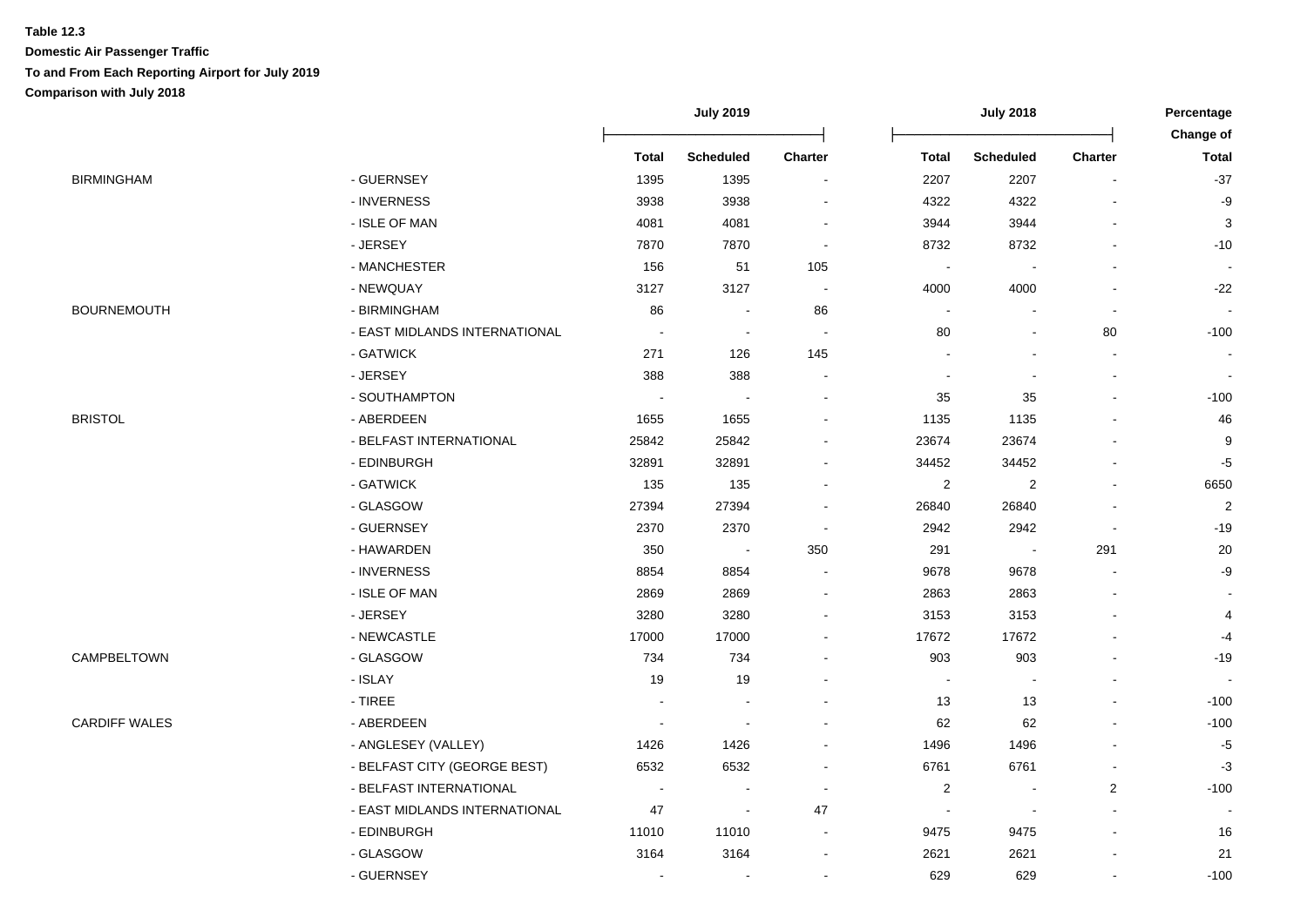|                             |                               | <b>July 2019</b>        |                         | <b>July 2018</b>         |              |                  | Percentage<br>Change of |                |
|-----------------------------|-------------------------------|-------------------------|-------------------------|--------------------------|--------------|------------------|-------------------------|----------------|
|                             |                               | <b>Total</b>            | <b>Scheduled</b>        | <b>Charter</b>           | <b>Total</b> | <b>Scheduled</b> | <b>Charter</b>          | <b>Total</b>   |
| <b>CARDIFF WALES</b>        | - JERSEY                      | 1657                    | 1657                    | $\overline{\phantom{a}}$ | 2187         | 2187             | $\blacksquare$          | $-24$          |
|                             | - NEWCASTLE                   | 513                     | 513                     | $\overline{\phantom{a}}$ | 1219         | 1219             |                         | $-58$          |
|                             | - STANSTED                    | 47                      |                         | 47                       |              |                  |                         |                |
|                             | - STORNOWAY                   | 58                      |                         | 58                       |              |                  |                         |                |
| CITY OF DERRY (EGLINTON)    | - EDINBURGH                   | 6780                    | 6780                    |                          | 36           |                  | 36                      | 18733          |
|                             | - GLASGOW                     | 1403                    | 1403                    |                          | 7712         | 7712             |                         | $-82$          |
|                             | - LIVERPOOL (JOHN LENNON)     | 4514                    | 4514                    |                          | 4488         | 4488             |                         | $\mathbf{1}$   |
|                             | - MANCHESTER                  | 1790                    | 1790                    |                          |              |                  |                         |                |
|                             | - STANSTED                    | 4794                    | 4794                    |                          | 4599         | 4599             |                         | 4              |
| DONCASTER SHEFFIELD         | - BELFAST CITY (GEORGE BEST)  | 3738                    | 3738                    |                          | 2984         | 2984             |                         | 25             |
|                             | - JERSEY                      | 4606                    | 4606                    |                          | 4898         | 4898             |                         | -6             |
|                             | - NEWQUAY                     | 1838                    | 1838                    |                          | 2060         | 2060             |                         | $-11$          |
| DUNDEE                      | - STANSTED                    | 1793                    | 1793                    |                          | 2047         | 2047             |                         | $-12$          |
| DURHAM TEES VALLEY          | - ABERDEEN                    | 1511                    | 1511                    |                          | 1825         | 1825             |                         | $-17$          |
|                             | - HUMBERSIDE                  | $\overline{\mathbf{c}}$ | $\overline{\mathbf{c}}$ |                          | 23           | 23               |                         | $-91$          |
|                             | - JERSEY                      | 599                     | 599                     |                          | 593          | 593              |                         | $\mathbf{1}$   |
| EAST MIDLANDS INTERNATIONAL | - BELFAST CITY (GEORGE BEST)  | 13405                   | 13405                   |                          | 14729        | 14729            |                         | -9             |
|                             | - BIRMINGHAM                  | 314                     | 314                     |                          |              |                  |                         |                |
|                             | - BRISTOL                     | 285                     | 285                     |                          |              |                  |                         |                |
|                             | - EDINBURGH                   | 6554                    | 6554                    |                          | 9339         | 9339             |                         | $-30$          |
|                             | - GATWICK                     | 455                     | 295                     | 160                      |              |                  |                         |                |
|                             | - GLASGOW                     | 5786                    | 5786                    |                          | 8594         | 8594             |                         | $-33$          |
|                             | - GUERNSEY                    | 2346                    | 2346                    |                          | 2410         | 2410             |                         | $-3$           |
|                             | - JERSEY                      | 3631                    | 3631                    |                          | 3866         | 3866             |                         | -6             |
|                             | - NORWICH                     | 231                     |                         | 231                      |              |                  |                         |                |
|                             | - SOUTHAMPTON                 | $30\,$                  | $30\,$                  |                          |              |                  |                         |                |
| EDINBURGH                   | - BELFAST CITY (GEORGE BEST)  | 15183                   | 15183                   |                          | 15041        | 15041            |                         | $\mathbf{1}$   |
|                             | - BELFAST INTERNATIONAL       | 28456                   | 28456                   |                          | 31848        | 31848            |                         | $-11$          |
|                             | - BIRMINGHAM                  | 24746                   | 24746                   |                          | 24298        | 24298            |                         | $\overline{2}$ |
|                             | - BRISTOL                     | 32891                   | 32891                   |                          | 34284        | 34284            |                         | $-4$           |
|                             | - CARDIFF WALES               | 11012                   | 11012                   |                          | 9536         | 9536             | $\overline{a}$          | 15             |
|                             | - CITY OF DERRY (EGLINTON)    | 6761                    | 6761                    |                          | 36           |                  | 36                      | 18681          |
|                             | - EAST MIDLANDS INTERNATIONAL | 6541                    | 6541                    |                          | 9258         | 9258             |                         | $-29$          |
|                             |                               |                         |                         |                          |              |                  |                         |                |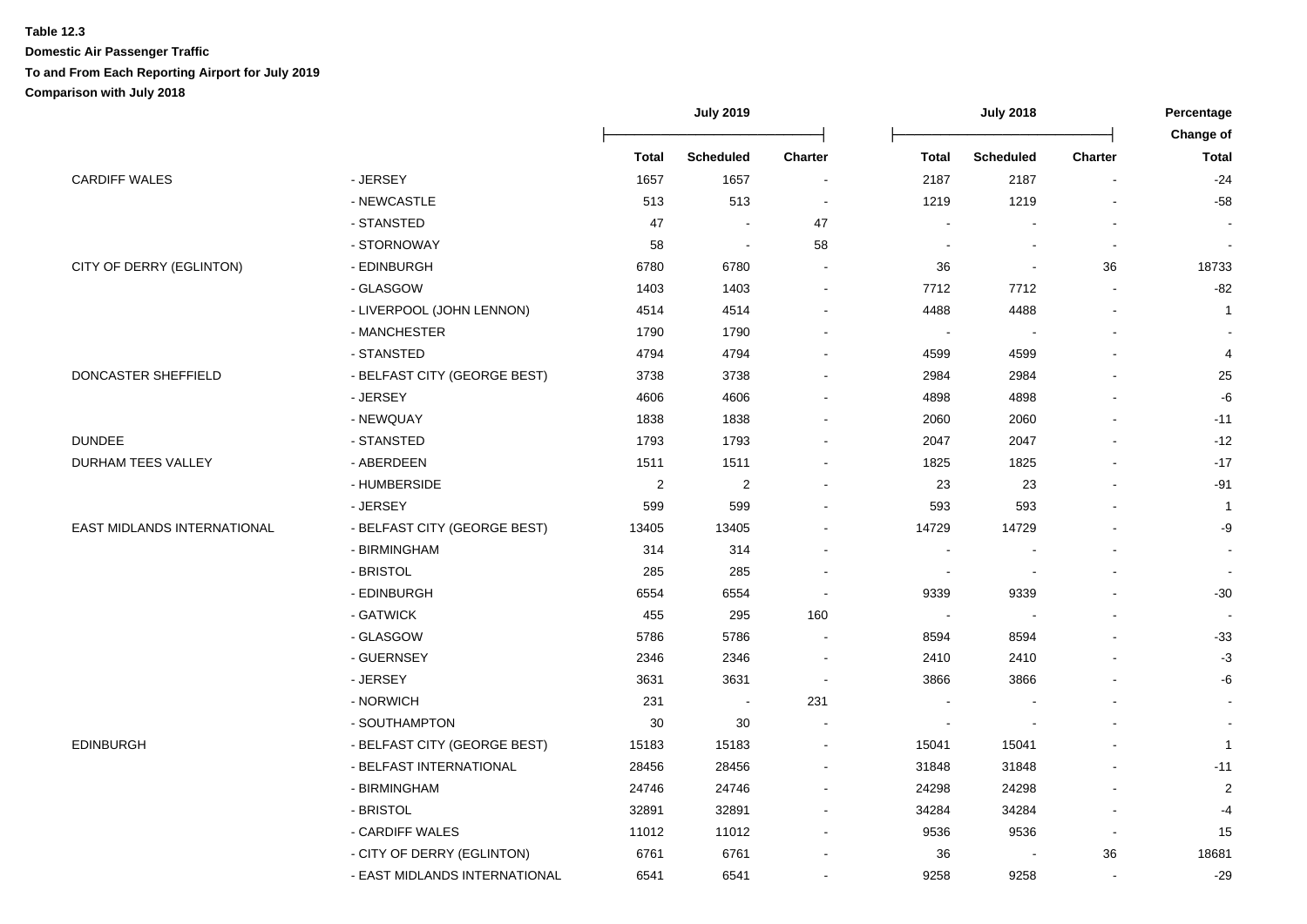|           |                              | <b>July 2019</b>         |                  | <b>July 2018</b>         |                |                  | Percentage<br>Change of |                |
|-----------|------------------------------|--------------------------|------------------|--------------------------|----------------|------------------|-------------------------|----------------|
|           |                              | <b>Total</b>             | <b>Scheduled</b> | <b>Charter</b>           | <b>Total</b>   | <b>Scheduled</b> | <b>Charter</b>          | <b>Total</b>   |
| EDINBURGH | - EXETER                     | 6135                     | 6135             | $\overline{\phantom{a}}$ | 4620           | 4620             |                         | $33\,$         |
|           | - GATWICK                    | 62692                    | 62692            |                          | 64625          | 64625            |                         | $-3$           |
|           | - GUERNSEY                   | 489                      | 489              | $\overline{a}$           |                |                  |                         |                |
|           | - HEATHROW                   | 115819                   | 115819           |                          | 111540         | 111540           |                         | 4              |
|           | - ISLAY                      | 1125                     | 1125             |                          | $\blacksquare$ |                  |                         |                |
|           | - ISLE OF MAN                | 853                      | 853              |                          | 706            | 706              |                         | 21             |
|           | - JERSEY                     | 3063                     | 3063             |                          | 3585           | 3585             |                         | $-15$          |
|           | - KIRKWALL                   | 4513                     | 4513             |                          | 4576           | 4576             |                         | $-1$           |
|           | - LONDON CITY                | 44386                    | 44386            | $\overline{\phantom{a}}$ | 44028          | 44028            |                         | $\overline{1}$ |
|           | - LUTON                      | 28220                    | 28220            |                          | 28878          | 28878            |                         | $-2$           |
|           | - MANCHESTER                 | 11413                    | 11413            |                          | 11445          | 11445            |                         |                |
|           | - NEWCASTLE                  | $\overline{\phantom{a}}$ |                  |                          | 140            | 140              |                         | $-100$         |
|           | - NEWQUAY                    | 1298                     | 1298             |                          | 1230           | 1230             |                         | 6              |
|           | - NORWICH                    | 3502                     | 3502             |                          | 2635           | 2635             |                         | 33             |
|           | - SOUTHAMPTON                | 16804                    | 16804            |                          | 16782          | 16782            |                         |                |
|           | - STANSTED                   | 41645                    | 41524            | 121                      | 71619          | 71619            |                         | $-42$          |
|           | - STORNOWAY                  | 1752                     | 1752             |                          | 1832           | 1832             |                         | $-4$           |
|           | - SUMBURGH                   | 5024                     | 5024             |                          | 5232           | 5232             |                         | $-4$           |
|           | - WICK JOHN O GROATS         | 722                      | 722              |                          | 858            | 858              |                         | $-16$          |
| EXETER    | - BELFAST CITY (GEORGE BEST) | 4334                     | 4334             |                          | 4172           | 4172             |                         | 4              |
|           | - EDINBURGH                  | 6158                     | 6158             |                          | 4627           | 4627             |                         | 33             |
|           | - GLASGOW                    | 4025                     | 4025             |                          | 4533           | 4533             |                         | $-11$          |
|           | - GUERNSEY                   | 3229                     | 3229             |                          | 2946           | 2946             |                         | $10$           |
|           | - ISLES OF SCILLY (ST.MARYS) | 2481                     | 2481             |                          | 2529           | 2529             |                         | $-2$           |
|           | - JERSEY                     | 3895                     | 3895             |                          | 3909           | 3909             |                         |                |
|           | - LONDON CITY                | 3048                     | 3048             |                          | 3719           | 3719             |                         | $-18$          |
|           | - MANCHESTER                 | 12447                    | 12447            |                          | 12555          | 12555            |                         | $-1$           |
|           | - NEWCASTLE                  | 3920                     | 3920             | $\blacksquare$           | 4339           | 4339             |                         | $-10$          |
|           | - NORWICH                    | 2842                     | 2842             |                          | 3199           | 3199             |                         | $-11$          |
|           | - SOUTHAMPTON                | 69                       | 69               | $\blacksquare$           | $\blacksquare$ | $\blacksquare$   |                         |                |
| GLASGOW   | - BARRA                      | 1398                     | 1398             |                          | 1608           | 1608             |                         | $-13$          |
|           | - BELFAST CITY (GEORGE BEST) | 14757                    | 14757            |                          | 14144          | 14144            |                         | 4              |
|           | - BELFAST INTERNATIONAL      | 21621                    | 21621            |                          | 22840          | 22840            |                         | -5             |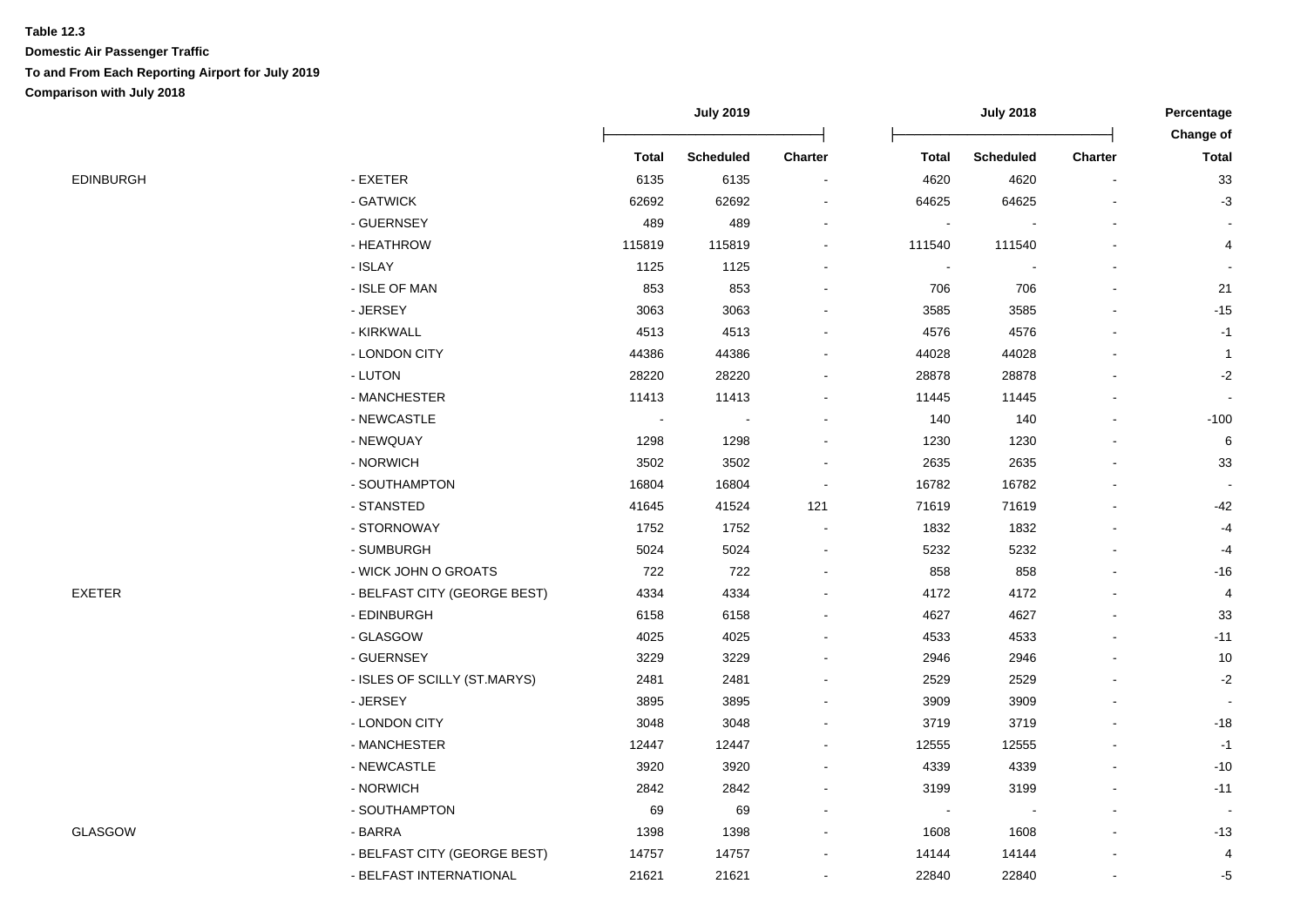|                 |                               |              | <b>July 2019</b> |                          | <b>July 2018</b> |                  |                | Percentage<br>Change of |
|-----------------|-------------------------------|--------------|------------------|--------------------------|------------------|------------------|----------------|-------------------------|
|                 |                               | <b>Total</b> | <b>Scheduled</b> | Charter                  | <b>Total</b>     | <b>Scheduled</b> | <b>Charter</b> | <b>Total</b>            |
| <b>GLASGOW</b>  | - BENBECULA                   | 2578         | 2578             | $\overline{\phantom{a}}$ | 2760             | 2760             |                | $-7$                    |
|                 | - BIRMINGHAM                  | 22028        | 21982            | 46                       | 21269            | 21269            |                | 4                       |
|                 | - BRISTOL                     | 27390        | 27390            | $\sim$                   | 26897            | 26897            |                | $\overline{2}$          |
|                 | - CAMPBELTOWN                 | 760          | 760              | $\sim$                   | 931              | 931              |                | $-18$                   |
|                 | - CARDIFF WALES               | 3177         | 3177             |                          | 2613             | 2613             |                | 22                      |
|                 | - CITY OF DERRY (EGLINTON)    | 1409         | 1409             |                          | 7704             | 7704             |                | $-82$                   |
|                 | - EAST MIDLANDS INTERNATIONAL | 5757         | 5724             | 33                       | 8490             | 8490             |                | $-32$                   |
|                 | - EXETER                      | 4001         | 4001             | $\sim$                   | 4540             | 4540             |                | $-12$                   |
|                 | - GATWICK                     | 52085        | 51920            | 165                      | 50869            | 50869            |                | $\overline{\mathbf{c}}$ |
|                 | - GUERNSEY                    | 292          | 292              | $\sim$                   | 302              | 302              |                | $-3$                    |
|                 | - HEATHROW                    | 73589        | 73589            | $\sim$                   | 80875            | 80875            |                | $-9$                    |
|                 | - ISLAY                       | 2589         | 2589             | $\blacksquare$           | 3273             | 3273             |                | $-21$                   |
|                 | - JERSEY                      | 6791         | 6791             | $\sim$                   | 8038             | 8038             |                | $-16$                   |
|                 | - KIRKWALL                    | 1999         | 1999             |                          | 2182             | 2182             |                | -8                      |
|                 | - LONDON CITY                 | 22068        | 22068            |                          | 19521            | 19521            |                | 13                      |
|                 | - LUTON                       | 19658        | 19658            |                          | 19803            | 19803            |                | $-1$                    |
|                 | - MANCHESTER                  | 6138         | 6138             |                          | 5738             | 5738             |                | $\overline{7}$          |
|                 | - NEWQUAY                     | 1284         | 1284             |                          | 588              | 588              |                | 118                     |
|                 | - SOUTHAMPTON                 | 15413        | 15413            |                          | 18002            | 18002            |                | $-14$                   |
|                 | - SOUTHEND                    | 4515         | 4515             |                          | 6294             | 6294             |                | $-28$                   |
|                 | - STANSTED                    | 22267        | 22267            |                          | 47576            | 47576            |                | $-53$                   |
|                 | - STORNOWAY                   | 7304         | 7304             |                          | 6942             | 6942             |                | 5                       |
|                 | - SUMBURGH                    | 2259         | 2259             |                          | 2974             | 2974             |                | $-24$                   |
|                 | - TIREE                       | 1527         | 1527             |                          | 1507             | 1507             |                | $\overline{1}$          |
| <b>GUERNSEY</b> | - ALDERNEY                    | 2605         | 2605             |                          | 3176             | 3176             |                | $-18$                   |
|                 | - BIRMINGHAM                  | 2624         | 2624             |                          | 3885             | 3885             |                | $-32$                   |
|                 | - BOURNEMOUTH                 | 33           | 33               |                          |                  |                  |                |                         |
|                 | - BRISTOL                     | 2721         | 2721             |                          | 2712             | 2712             |                |                         |
|                 | - CARDIFF WALES               |              |                  |                          | 627              | 627              |                | $-100$                  |
|                 | - EAST MIDLANDS INTERNATIONAL | 2372         | 2372             |                          | 2443             | 2443             |                | $-3$                    |
|                 | - EDINBURGH                   | 492          | 492              |                          |                  |                  |                |                         |
|                 | - EXETER                      | 3127         | 3127             |                          | 2871             | 2871             |                | 9                       |
|                 | - GATWICK                     | 27707        | 27707            | ۰                        | 32005            | 32005            |                | $-13$                   |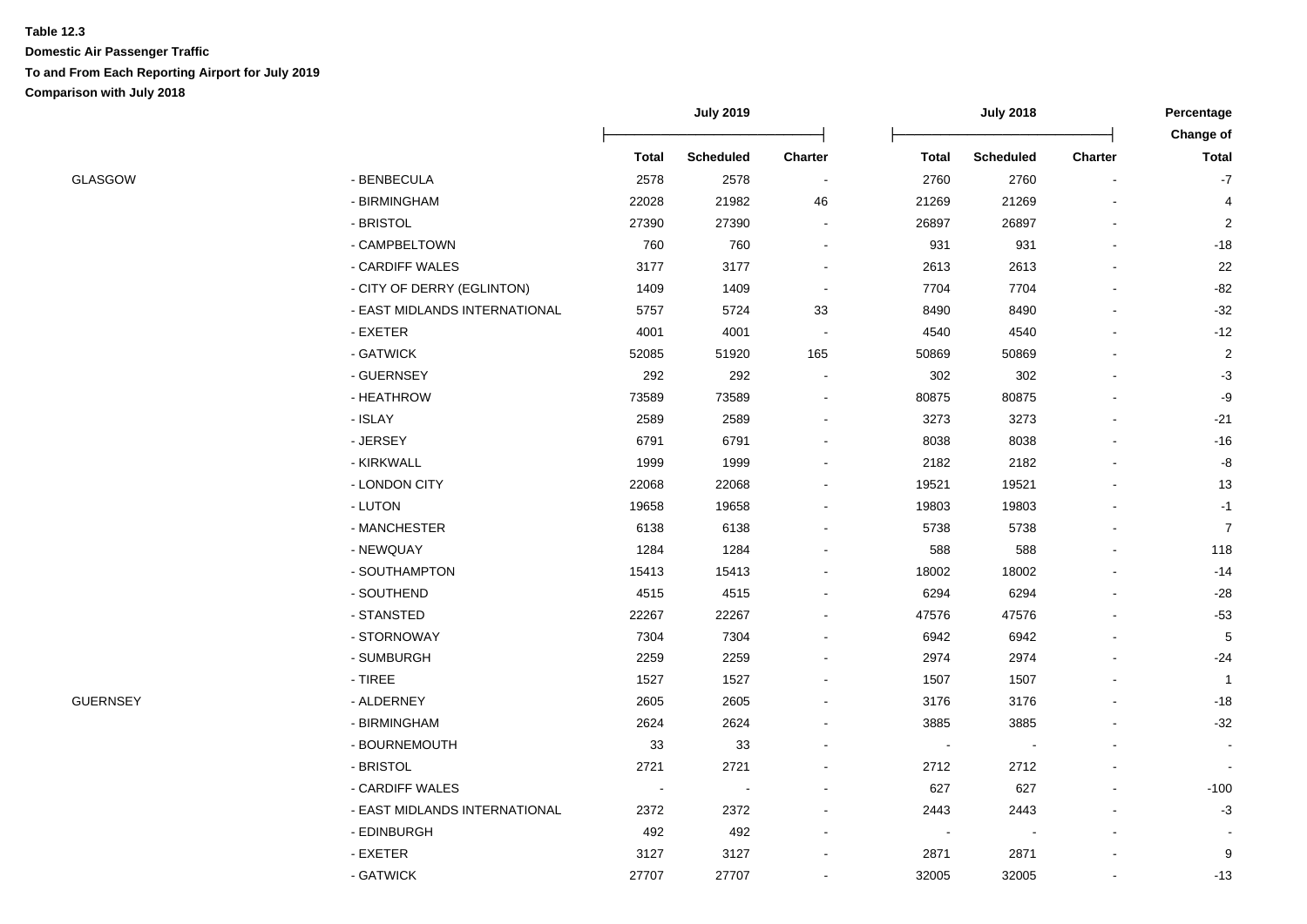|                   |                              | <b>July 2019</b>         |                  |                          |                          | Percentage               |                |                  |
|-------------------|------------------------------|--------------------------|------------------|--------------------------|--------------------------|--------------------------|----------------|------------------|
|                   |                              |                          |                  |                          |                          |                          |                | <b>Change of</b> |
|                   |                              | <b>Total</b>             | <b>Scheduled</b> | Charter                  | <b>Total</b>             | <b>Scheduled</b>         | Charter        | <b>Total</b>     |
| <b>GUERNSEY</b>   | - GLASGOW                    | 280                      | 280              | $\blacksquare$           | 375                      | 375                      |                | $-25$            |
|                   | - HEATHROW                   | 3577                     | 3577             |                          |                          |                          |                |                  |
|                   | - JERSEY                     | 11270                    | 11099            | 171                      | 9122                     | 9034                     | 88             | 24               |
|                   | - LEEDS BRADFORD             | 1006                     | 1006             | $\blacksquare$           | 1375                     | 1375                     |                | $-27$            |
|                   | - LIVERPOOL (JOHN LENNON)    | 766                      | 766              | $\blacksquare$           | $\overline{\phantom{a}}$ | $\overline{\phantom{a}}$ |                | $\sim$           |
|                   | - MANCHESTER                 | 6202                     | 6202             | $\blacksquare$           | 6955                     | 6955                     |                | $-11$            |
|                   | - NORWICH                    | 272                      | 272              | ۰                        | 247                      | 247                      |                | 10               |
|                   | - SOUTHAMPTON                | 15658                    | 15658            | $\blacksquare$           | 11289                    | 11289                    |                | 39               |
|                   | - SOUTHEND                   | 2262                     | 2262             |                          | $\overline{\phantom{a}}$ | $\blacksquare$           |                |                  |
|                   | - STANSTED                   | 2812                     | 2812             | $\blacksquare$           | 3258                     | 3258                     |                | $-14$            |
| <b>HUMBERSIDE</b> | - ABERDEEN                   | 1864                     | 1864             | $\blacksquare$           | 1828                     | 1828                     |                | $\overline{c}$   |
|                   | - DURHAM TEES VALLEY         | 16                       | 16               | $\sim$                   | 36                       | 36                       |                | $-56$            |
|                   | - JERSEY                     | 379                      |                  | 379                      | 413                      |                          | 413            | -8               |
|                   | - NEWCASTLE                  | $\mathbf{1}$             | $\mathbf{1}$     |                          | 10                       | 10                       |                | $-90$            |
| <b>INVERNESS</b>  | - BELFAST CITY (GEORGE BEST) | 4091                     | 4091             |                          | 4220                     | 4220                     |                | $-3$             |
|                   | - BENBECULA                  | $\overline{\phantom{a}}$ |                  | $\blacksquare$           | 15                       | 15                       |                | $-100$           |
|                   | - BIRMINGHAM                 | 3950                     | 3950             |                          | 4351                     | 4351                     |                | $-9$             |
|                   | - BRISTOL                    | 8821                     | 8821             |                          | 9698                     | 9698                     |                | -9               |
|                   | - EDINBURGH                  | 42                       | 42               |                          | 23                       | 23                       |                | 83               |
|                   | - GATWICK                    | 20614                    | 20614            |                          | 25001                    | 25001                    |                | $-18$            |
|                   | - HEATHROW                   | 15184                    | 15184            |                          | 10655                    | 10655                    |                | 43               |
|                   | - JERSEY                     | 496                      | 496              | $\overline{\phantom{a}}$ | 480                      | 480                      |                | $\sqrt{3}$       |
|                   | - KIRKWALL                   | 2220                     | 2220             | $\sim$                   | 2263                     | 2263                     |                | $-2$             |
|                   | - LUTON                      | 13836                    | 13687            | 149                      | 15141                    | 14966                    | 175            | -9               |
|                   | - MANCHESTER                 | 4600                     | 4600             | $\sim$                   | 5890                     | 5890                     |                | $-22$            |
|                   | - SOUTHEND                   | 17                       | $\sim$           | 17                       |                          |                          |                |                  |
|                   | - STANSTED                   | $\overline{\phantom{a}}$ | $\blacksquare$   | $\overline{a}$           | 661                      | $\overline{\phantom{a}}$ | 661            | $-100$           |
|                   | - STORNOWAY                  | 2437                     | 2437             | $\blacksquare$           | 2353                     | 2353                     | $\blacksquare$ | $\overline{4}$   |
|                   | - SUMBURGH                   | 36                       | 36               |                          | 15                       | 15                       |                | 140              |
| ISLAY             | - CAMPBELTOWN                | 22                       | 22               |                          | $\blacksquare$           | $\overline{a}$           |                |                  |
|                   | - COLONSAY                   | 17                       | 17               |                          | 51                       | 51                       |                | $-67$            |
|                   | - EDINBURGH                  | 1073                     | 1073             |                          |                          |                          |                |                  |
|                   | - GLASGOW                    | 2521                     | 2521             |                          | 3196                     | 3196                     |                | $-21$            |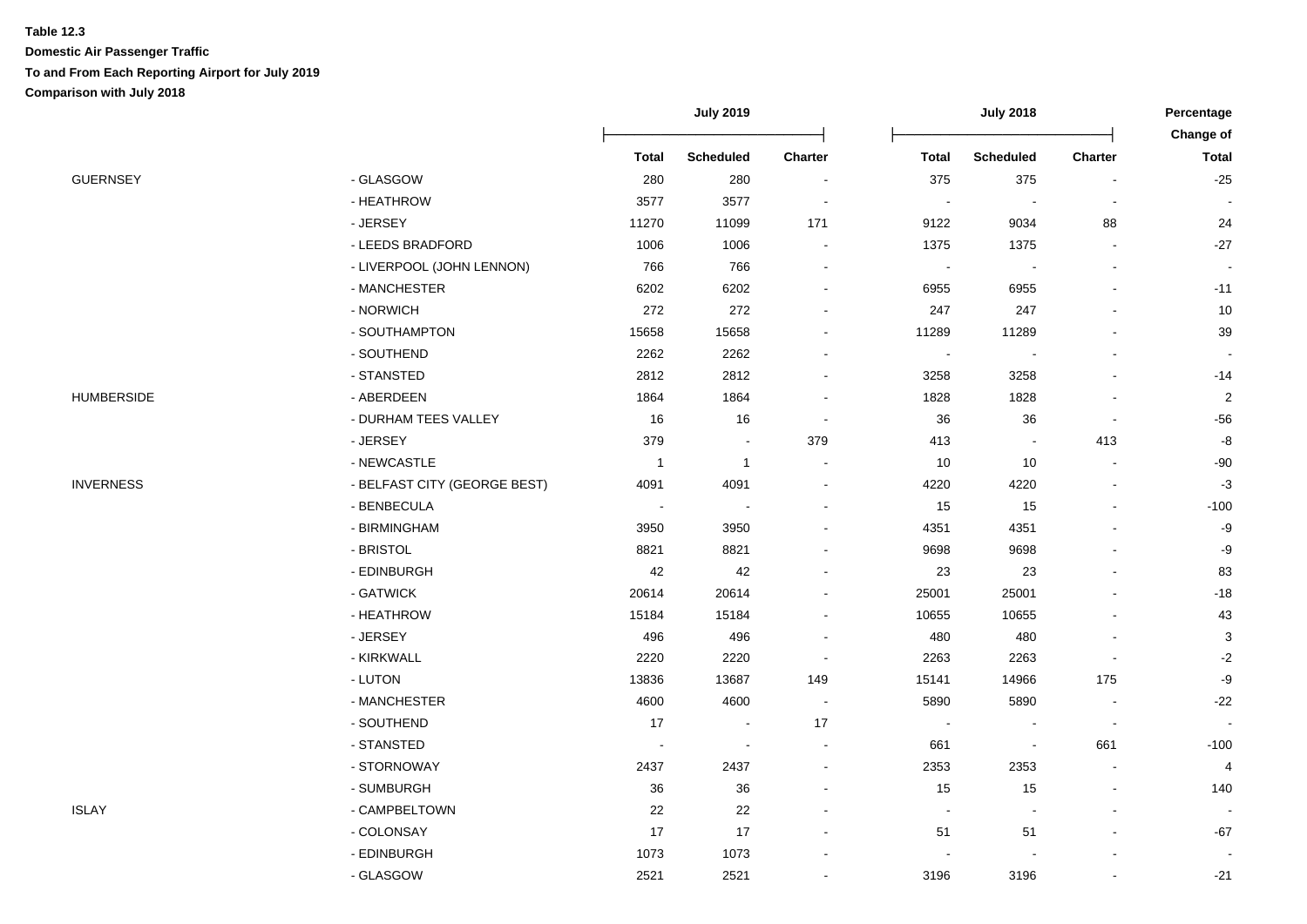|                    |                               | <b>July 2019</b> |                  | <b>July 2018</b>         |              |                  | Percentage<br>Change of |                |
|--------------------|-------------------------------|------------------|------------------|--------------------------|--------------|------------------|-------------------------|----------------|
|                    |                               | <b>Total</b>     | <b>Scheduled</b> | <b>Charter</b>           | <b>Total</b> | <b>Scheduled</b> | <b>Charter</b>          | <b>Total</b>   |
| <b>ISLAY</b>       | - OBAN (NORTH CONNEL)         | 12               | 12               | $\overline{\phantom{a}}$ | 30           | 30               |                         | $-60$          |
| <b>ISLE OF MAN</b> | - BELFAST INTERNATIONAL       | 2557             | 2557             | $\overline{a}$           | 2279         | 2279             |                         | 12             |
|                    | - BIRMINGHAM                  | 4099             | 4099             | $\overline{a}$           | 3966         | 3966             |                         | 3              |
|                    | - BRISTOL                     | 2866             | 2866             |                          | 2866         | 2866             |                         |                |
|                    | - EDINBURGH                   | 857              | 857              |                          | 704          | 704              |                         | 22             |
|                    | - GATWICK                     | 12775            | 12775            |                          | 13743        | 13743            |                         | $-7$           |
|                    | - HEATHROW                    | 3878             | 3878             |                          |              |                  |                         |                |
|                    | - LIVERPOOL (JOHN LENNON)     | 20830            | 20830            | $\blacksquare$           | 21684        | 21684            |                         | $-4$           |
|                    | - LONDON CITY                 | 5596             | 5596             |                          | 5827         | 5827             |                         | $-4$           |
|                    | - LUTON                       | 2489             | 2489             | $\overline{\phantom{a}}$ | 2265         | 2265             |                         | $10$           |
|                    | - MANCHESTER                  | 16195            | 16195            | $\overline{a}$           | 16081        | 16081            |                         | $\mathbf{1}$   |
| <b>JERSEY</b>      | - ABERDEEN                    | 595              | 595              | $\blacksquare$           | 565          | 565              |                         | $\,$ 5 $\,$    |
|                    | - BELFAST INTERNATIONAL       | 4738             | 4738             |                          | 4597         | 4597             |                         | 3              |
|                    | - BIRMINGHAM                  | 6798             | 6798             |                          | 8205         | 8205             |                         | $-17$          |
|                    | - BOURNEMOUTH                 | 368              | 368              |                          |              |                  |                         |                |
|                    | - BRISTOL                     | 3079             | 3079             |                          | 3140         | 3140             |                         | $-2$           |
|                    | - CARDIFF WALES               | 1656             | 1656             |                          | 2186         | 2186             |                         | $-24$          |
|                    | - DONCASTER SHEFFIELD         | 4334             | 4334             |                          | 4607         | 4607             |                         | -6             |
|                    | - DURHAM TEES VALLEY          | 602              | 602              |                          | 589          | 589              |                         | $\overline{c}$ |
|                    | - EAST MIDLANDS INTERNATIONAL | 3675             | 3675             |                          | 3909         | 3909             |                         | -6             |
|                    | - EDINBURGH                   | 3074             | 3074             |                          | 3582         | 3582             |                         | $-14$          |
|                    | - EXETER                      | 3620             | 3620             |                          | 3738         | 3738             |                         | $-3$           |
|                    | - GATWICK                     | 61536            | 61536            |                          | 60945        | 60945            |                         | $\overline{1}$ |
|                    | - GLASGOW                     | 6766             | 6766             |                          | 8061         | 8061             |                         | $-16$          |
|                    | - GUERNSEY                    | 11548            | 11312            | 236                      | 10749        | 10397            | 352                     | $\overline{7}$ |
|                    | - HUMBERSIDE                  | 379              | 379              | $\overline{\phantom{a}}$ | 423          | 423              | $\blacksquare$          | $-10$          |
|                    | - INVERNESS                   | 497              | 497              | $\sim$                   | 475          | 475              | $\sim$                  | $\sqrt{5}$     |
|                    | - LEEDS BRADFORD              | 2886             | 2886             | $\blacksquare$           | 2961         | 2961             |                         | $-3$           |
|                    | - LIVERPOOL (JOHN LENNON)     | 13449            | 13449            | $\overline{\phantom{a}}$ | 14738        | 14738            |                         | $-9$           |
|                    | - LONDON CITY                 | 3514             | 3514             | $\overline{\phantom{a}}$ | 3584         | 3584             |                         | $-2$           |
|                    | - LUTON                       | 8366             | 8366             | $\overline{\phantom{a}}$ | 7916         | 7916             |                         | 6              |
|                    | - MANCHESTER                  | 6969             | 6969             |                          | 4996         | 4996             |                         | 39             |
|                    | - NEWCASTLE                   | 4783             | 4783             |                          | 4372         | 4372             |                         | 9              |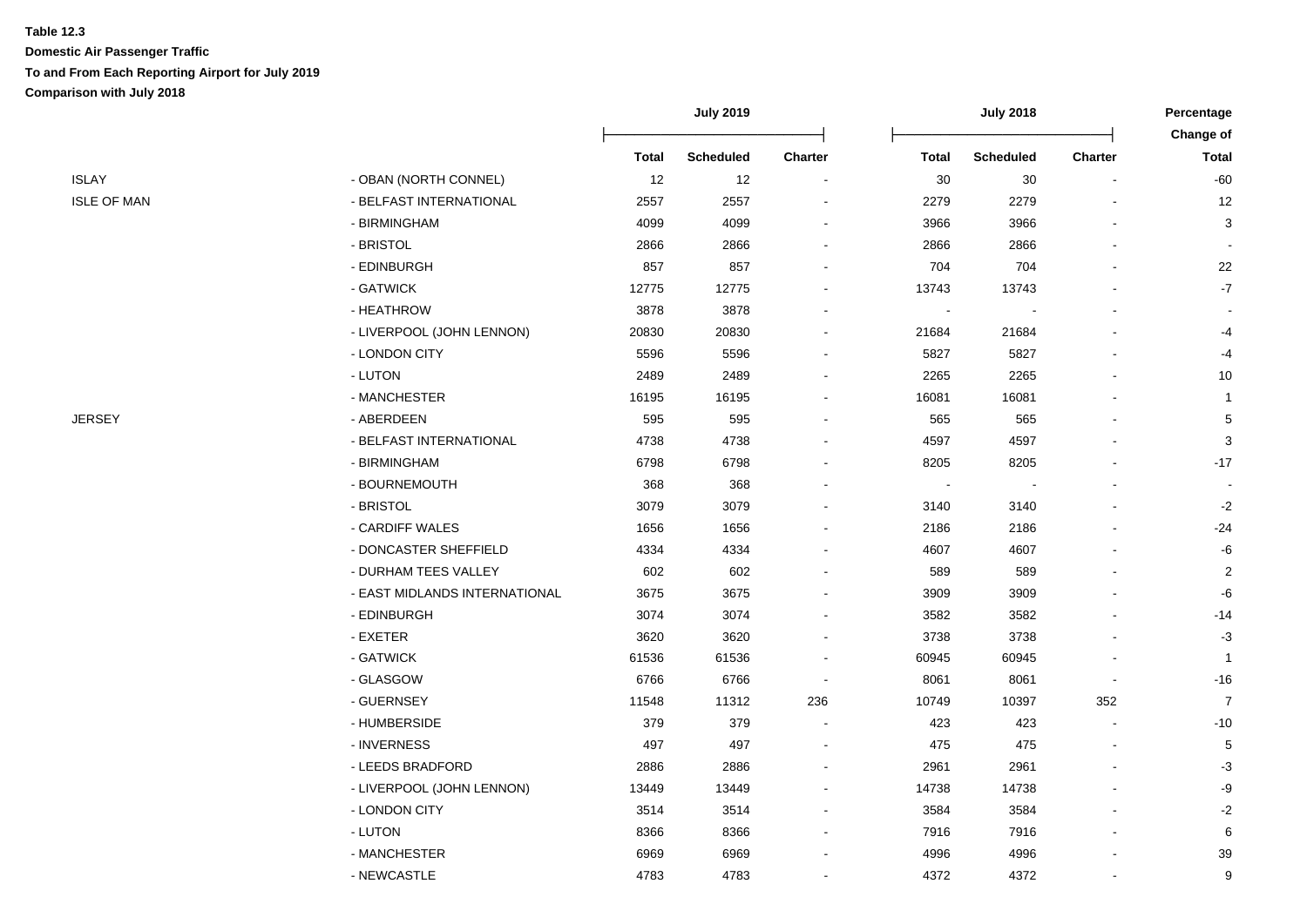|                           |                              | <b>July 2019</b> |                  | <b>July 2018</b>         |                          |                          | Percentage               |                           |
|---------------------------|------------------------------|------------------|------------------|--------------------------|--------------------------|--------------------------|--------------------------|---------------------------|
|                           |                              | <b>Total</b>     | <b>Scheduled</b> | <b>Charter</b>           | <b>Total</b>             | <b>Scheduled</b>         | <b>Charter</b>           | Change of<br><b>Total</b> |
| <b>JERSEY</b>             | - NEWQUAY                    | 653              | 653              | $\blacksquare$           | $\overline{\phantom{a}}$ | $\overline{\phantom{a}}$ |                          |                           |
|                           | - NORWICH                    | 1241             | 1241             | $\overline{\phantom{a}}$ | 1323                     | 1323                     | $\blacksquare$           | -6                        |
|                           | - SOUTHAMPTON                | 15203            | 15203            | $\blacksquare$           | 16385                    | 16385                    | $\overline{\phantom{a}}$ | $\mathbf{-7}$             |
|                           | - SOUTHEND                   | 6060             | 6060             | $\blacksquare$           | 4285                     | 4285                     |                          | 41                        |
| <b>KIRKWALL</b>           | - ABERDEEN                   | 4321             | 4321             |                          | 4921                     | 4921                     |                          | $-12$                     |
|                           | - EDAY                       | 31               | 31               |                          | 20                       | 20                       |                          | 55                        |
|                           | - EDINBURGH                  | 4533             | 4533             |                          | 4558                     | 4558                     |                          | $-1$                      |
|                           | - FAIR ISLE                  | $22\,$           | 22               |                          | 58                       | 58                       |                          | $-62$                     |
|                           | - GLASGOW                    | 2023             | 2023             | $\blacksquare$           | 2155                     | 2155                     |                          | $\textnormal{-}6$         |
|                           | - INVERNESS                  | 1047             | 1047             |                          | 1148                     | 1148                     |                          | -9                        |
|                           | - MANCHESTER                 | 590              | 590              |                          | 459                      | 459                      |                          | 29                        |
|                           | - NORTH RONALDSAY            | 522              | 522              | $\blacksquare$           | 682                      | 682                      |                          | $-23$                     |
|                           | - PAPA WESTRAY               | 332              | 332              | $\overline{\phantom{a}}$ | 437                      | 437                      |                          | $-24$                     |
|                           | - SANDAY                     | 174              | 174              | $\overline{\phantom{a}}$ | 251                      | 251                      |                          | $-31$                     |
|                           | - STRONSAY                   | 178              | 178              | $\blacksquare$           | 200                      | 200                      | $\overline{a}$           | $-11$                     |
|                           | - SUMBURGH                   | 1059             | 1059             |                          | 1171                     | 1171                     | ٠                        | $-10$                     |
|                           | - WESTRAY                    | 231              | 231              |                          | 294                      | 294                      |                          | $-21$                     |
| LEEDS BRADFORD            | - BELFAST CITY (GEORGE BEST) | 14696            | 14696            | $\blacksquare$           | 15664                    | 15664                    |                          | $-6\,$                    |
|                           | - EDINBURGH                  |                  |                  | $\blacksquare$           | 147                      | 147                      |                          | $-100$                    |
|                           | - GUERNSEY                   | 1015             | 1015             | $\blacksquare$           | 1357                     | 1357                     |                          | $-25$                     |
|                           | - HEATHROW                   | 8730             | 8730             | $\blacksquare$           | 8111                     | 8111                     |                          | 8                         |
|                           | - HUMBERSIDE                 | 20               | 20               |                          | $\overline{\phantom{a}}$ |                          |                          | $\overline{\phantom{a}}$  |
|                           | - JERSEY                     | 2866             | 2866             | $\blacksquare$           | 2934                     | 2934                     |                          | $-2$                      |
|                           | - MANCHESTER                 | 316              | 316              |                          |                          |                          |                          | $\blacksquare$            |
|                           | - NEWCASTLE                  | 553              | 553              |                          |                          |                          |                          | $\sim$                    |
|                           | - NEWQUAY                    | 1818             | 1818             | $\overline{\phantom{a}}$ | 2728                     | 2728                     |                          | $-33$                     |
|                           | - SOUTHAMPTON                | 2149             | 2149             | $\blacksquare$           | 3077                     | 3077                     |                          | $-30$                     |
| <b>LERWICK (TINGWALL)</b> | - FAIR ISLE                  | 165              | 165              | $\blacksquare$           | 380                      | 380                      | $\overline{\phantom{a}}$ | $-57$                     |
|                           | - FOULA                      | 101              | 101              |                          | 103                      | 103                      |                          | $-2$                      |
|                           | - PAPA STOUR                 | 6                | 6                |                          | $\boldsymbol{9}$         | $\boldsymbol{9}$         |                          | $-33$                     |
| LIVERPOOL (JOHN LENNON)   | - BELFAST CITY (GEORGE BEST) |                  |                  |                          | 3158                     | 3158                     |                          | $-100$                    |
|                           | - BELFAST INTERNATIONAL      | 39224            | 39224            |                          | 40592                    | 40592                    |                          | $-3$                      |
|                           | - CITY OF DERRY (EGLINTON)   | 4457             | 4457             |                          | 4423                     | 4423                     |                          | 1                         |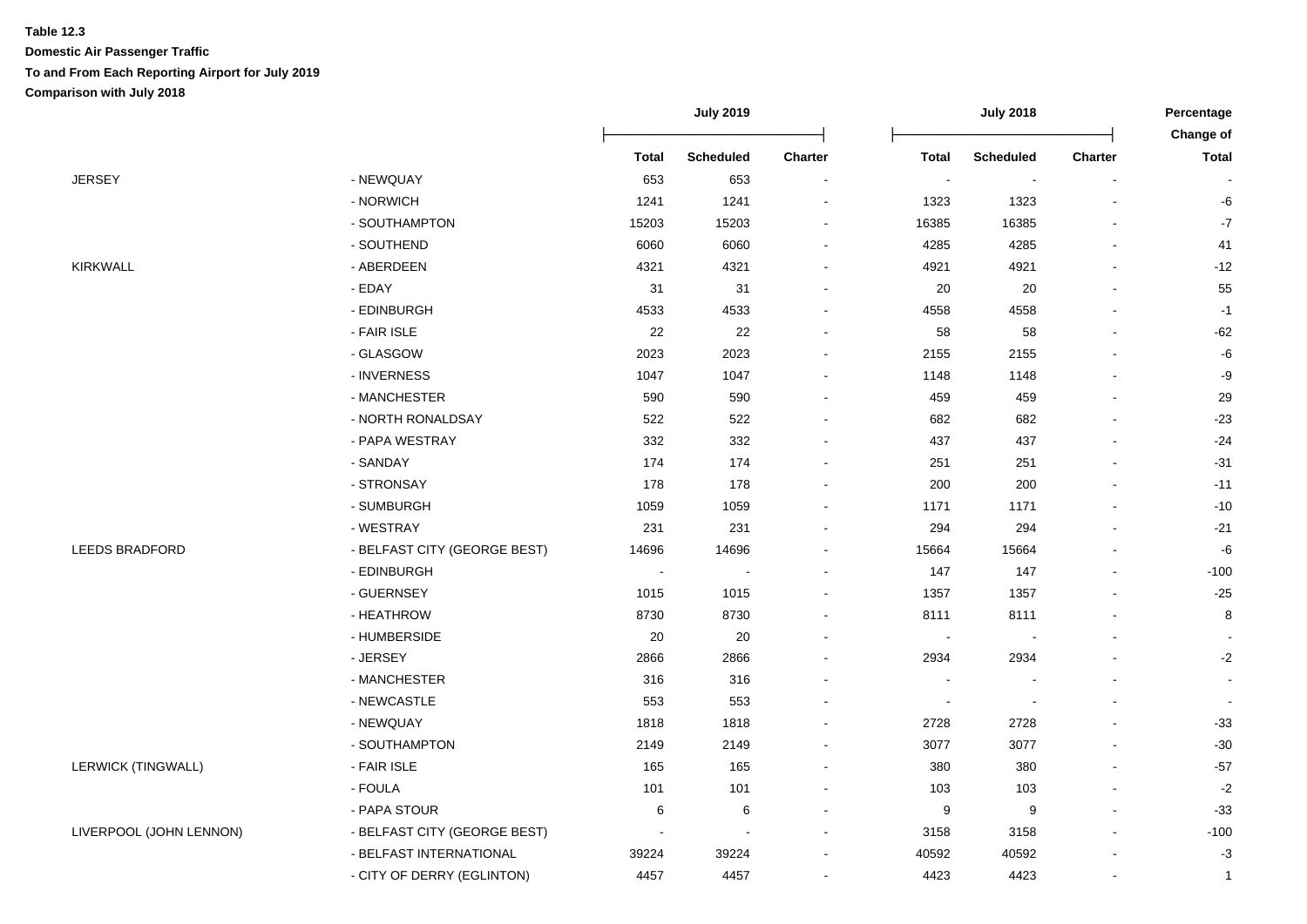|                         |                              | <b>July 2019</b> |                  |                | <b>July 2018</b>         |                  |                | Percentage<br>Change of |
|-------------------------|------------------------------|------------------|------------------|----------------|--------------------------|------------------|----------------|-------------------------|
|                         |                              | <b>Total</b>     | <b>Scheduled</b> | <b>Charter</b> | <b>Total</b>             | <b>Scheduled</b> | <b>Charter</b> | <b>Total</b>            |
| LIVERPOOL (JOHN LENNON) | - EDINBURGH                  | 47               | $\sim$           | 47             |                          | $\blacksquare$   |                |                         |
|                         | - GUERNSEY                   | 780              | 780              |                |                          |                  |                |                         |
|                         | - HEATHROW                   | 104              | 104              |                |                          |                  |                |                         |
|                         | - ISLE OF MAN                | 21027            | 21027            |                | 21675                    | 21675            |                | $-3$                    |
|                         | - JERSEY                     | 13382            | 13382            |                | 14652                    | 14652            |                | -9                      |
|                         | - NEWQUAY                    | 886              | 886              |                | 481                      | 481              |                | 84                      |
| <b>MANCHESTER</b>       | - ABERDEEN                   | 20081            | 20081            |                | 21363                    | 21294            | 69             | -6                      |
|                         | - BELFAST CITY (GEORGE BEST) | 26955            | 26955            |                | 26450                    | 26450            |                | $\overline{c}$          |
|                         | - BELFAST INTERNATIONAL      | 41329            | 41329            |                | 31232                    | 31232            |                | 32                      |
|                         | - BIRMINGHAM                 | 16               | 16               | $\blacksquare$ |                          |                  |                |                         |
|                         | - CAMBRIDGE                  | 104              | 104              | $\blacksquare$ | 64                       | 64               |                | 62                      |
|                         | - CITY OF DERRY (EGLINTON)   | 1747             | 1747             |                |                          |                  |                |                         |
|                         | - EDINBURGH                  | 11451            | 11451            |                | 11512                    | 11512            |                | $-1$                    |
|                         | - EXETER                     | 12363            | 12363            |                | 12511                    | 12511            |                | $-1$                    |
|                         | - GLASGOW                    | 6067             | 6067             |                | 5833                     | 5833             |                | 4                       |
|                         | - GUERNSEY                   | 6247             | 6247             |                | 6933                     | 6933             |                | $-10$                   |
|                         | - HEATHROW                   | 41699            | 41699            |                | 52700                    | 52700            |                | $-21$                   |
|                         | - INVERNESS                  | 4411             | 4411             |                | 4800                     | 4800             |                | -8                      |
|                         | - ISLE OF MAN                | 16108            | 16108            |                | 16075                    | 16022            | 53             |                         |
|                         | - JERSEY                     | 6902             | 6902             |                | 4945                     | 4945             |                | 40                      |
|                         | - KIRKWALL                   | 590              | 590              |                | 458                      | 458              |                | 29                      |
|                         | - LEEDS BRADFORD             | 316              | 316              |                | $\overline{\phantom{a}}$ | $\blacksquare$   |                |                         |
|                         | - LIVERPOOL (JOHN LENNON)    | 174              | 174              |                | 202                      | 202              |                | $-14$                   |
|                         | - LONDON CITY                | 382              | 382              |                | 622                      | 622              |                | $-39$                   |
|                         | - NEWQUAY                    | 9369             | 9369             |                | 9250                     | 9250             |                | $\overline{1}$          |
|                         | - NORWICH                    | 1865             | 1865             |                | 1745                     | 1745             |                | $\overline{7}$          |
|                         | - SOUTHAMPTON                | 18384            | 18384            |                | 18740                    | 18740            |                | $-2$                    |
|                         | - SOUTHEND                   | $\sim$           |                  |                | 5892                     | 5892             |                | $-100$                  |
|                         | - STANSTED                   | 185              | 185              |                |                          | $\blacksquare$   |                |                         |
|                         | - STORNOWAY                  | 188              | 188              |                | 260                      | 260              |                | $-28$                   |
|                         | - SUMBURGH                   | 346              | 346              | $\blacksquare$ | 305                      | 305              |                | 13                      |
| <b>NEWCASTLE</b>        | - ABERDEEN                   | 1638             | 1638             |                | 1552                     | 1552             |                | $\,6\,$                 |
|                         | - BELFAST INTERNATIONAL      | 24250            | 24250            |                | 24297                    | 24297            |                | $\blacksquare$          |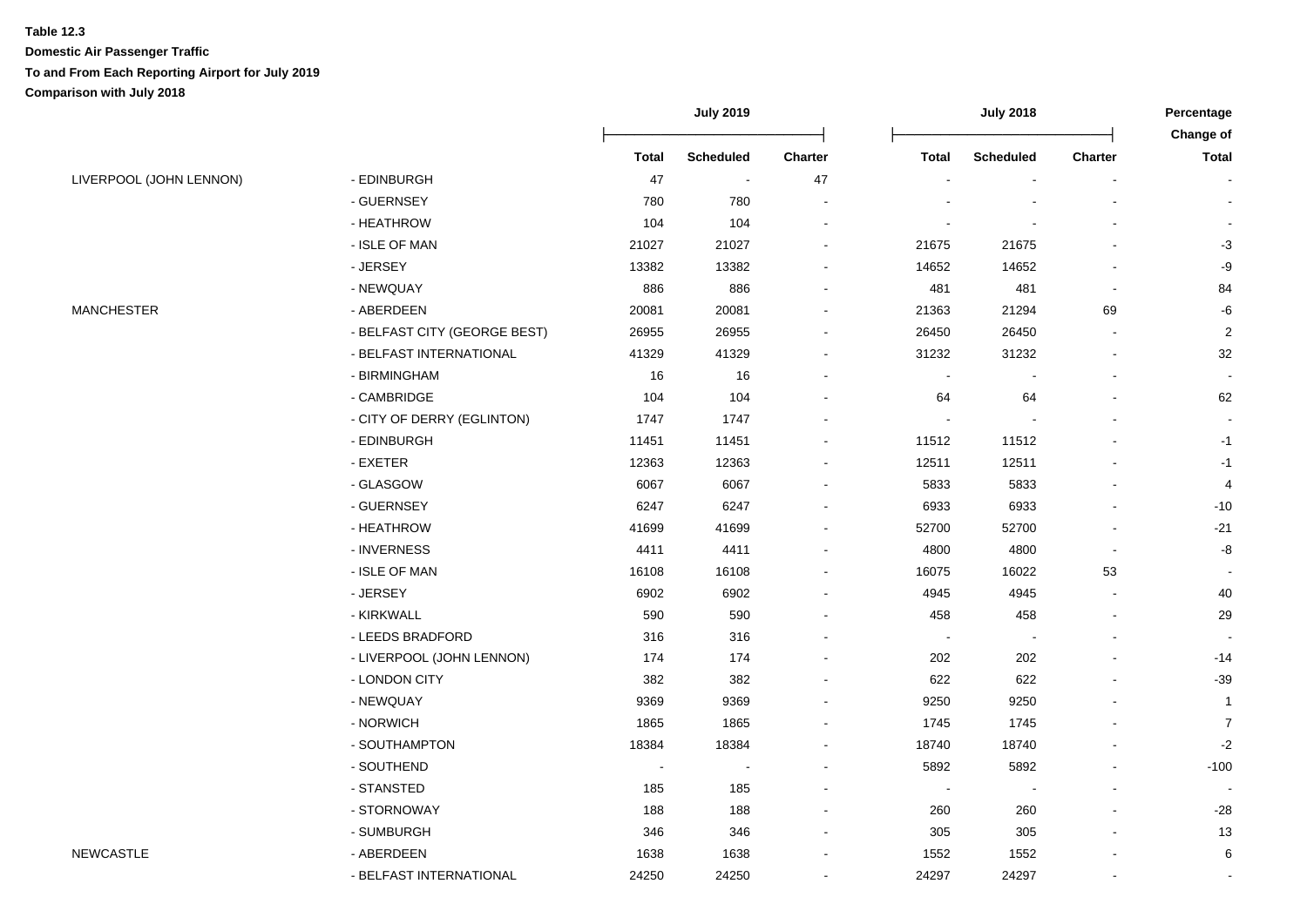|                  |                               | <b>July 2019</b>         |                  | <b>July 2018</b>         |                          |                          | Percentage<br>Change of  |              |
|------------------|-------------------------------|--------------------------|------------------|--------------------------|--------------------------|--------------------------|--------------------------|--------------|
|                  |                               | <b>Total</b>             | <b>Scheduled</b> | Charter                  | <b>Total</b>             | <b>Scheduled</b>         | <b>Charter</b>           | <b>Total</b> |
| <b>NEWCASTLE</b> | - BRISTOL                     | 16926                    | 16926            | $\blacksquare$           | 17496                    | 17496                    | $\overline{\phantom{a}}$ | $-3$         |
|                  | - CARDIFF WALES               | 514                      | 514              |                          | 1174                     | 1174                     |                          | $-56$        |
|                  | - EXETER                      | 3879                     | 3879             |                          | 4357                     | 4357                     |                          | $-11$        |
|                  | - HEATHROW                    | 40842                    | 40842            |                          | 41184                    | 41184                    |                          | $-1$         |
|                  | - JERSEY                      | 4749                     | 4749             |                          | 4334                     | 4334                     |                          | 10           |
|                  | - LIVERPOOL (JOHN LENNON)     | $\overline{\phantom{a}}$ |                  |                          | 20                       | $\overline{\phantom{a}}$ | 20                       | $-100$       |
|                  | - NEWQUAY                     | 548                      | 548              |                          | 544                      | 544                      |                          | $\mathbf{1}$ |
|                  | - SOUTHAMPTON                 | 10819                    | 10819            |                          | 10482                    | 10482                    |                          | 3            |
| NEWQUAY          | - ABERDEEN                    | 533                      | 533              |                          | 535                      | 535                      |                          |              |
|                  | - BELFAST CITY (GEORGE BEST)  | 1158                     | 1158             | ۰                        | 1002                     | 1002                     |                          | 16           |
|                  | - BIRMINGHAM                  | 3166                     | 3166             | $\overline{\phantom{0}}$ | 4062                     | 4062                     |                          | $-22$        |
|                  | - DONCASTER SHEFFIELD         | 1733                     | 1733             |                          | 1949                     | 1949                     |                          | $-11$        |
|                  | - EDINBURGH                   | 1311                     | 1311             |                          | 1242                     | 1242                     |                          | 6            |
|                  | - GATWICK                     | $\overline{\phantom{a}}$ |                  |                          | 17090                    | 17090                    |                          | $-100$       |
|                  | - GLASGOW                     | 1284                     | 1284             |                          | 588                      | 588                      |                          | 118          |
|                  | - GUERNSEY                    | 94                       | 94               |                          |                          |                          |                          |              |
|                  | - HEATHROW                    | 17730                    | 17730            |                          | $\overline{\phantom{a}}$ | $\overline{\phantom{a}}$ |                          |              |
|                  | - ISLES OF SCILLY (ST.MARYS)  | 3084                     | 3084             |                          | 2918                     | 2918                     |                          | 6            |
|                  | - JERSEY                      | 455                      | 455              |                          |                          |                          |                          |              |
|                  | - LANDS END (ST JUST)         | $\mathbf 5$              | 5                |                          | 14                       | 14                       |                          | $-64$        |
|                  | - LEEDS BRADFORD              | 1855                     | 1855             |                          | 2764                     | 2764                     |                          | $-33$        |
|                  | - LIVERPOOL (JOHN LENNON)     | 911                      | 911              |                          | 494                      | 494                      |                          | 84           |
|                  | - MANCHESTER                  | 9507                     | 9507             |                          | 9375                     | 9375                     |                          | $\mathbf{1}$ |
|                  | - NEWCASTLE                   | 560                      | 560              |                          | 557                      | 557                      |                          | $\mathbf{1}$ |
|                  | - SOUTHEND                    | 2252                     | 2252             |                          |                          | $\sim$                   |                          |              |
|                  | - STANSTED                    | $\overline{\phantom{a}}$ |                  |                          | 1805                     | 1805                     |                          | $-100$       |
| <b>NORWICH</b>   | - ABERDEEN                    | 3892                     | 3892             | $\blacksquare$           | 3665                     | 3665                     |                          | 6            |
|                  | - EAST MIDLANDS INTERNATIONAL | 85                       | $\blacksquare$   | 85                       | $\blacksquare$           |                          |                          |              |
|                  | - EDINBURGH                   | 3486                     | 3486             | $\sim$                   | 2627                     | 2627                     |                          | 33           |
|                  | - EXETER                      | 2805                     | 2805             | $\blacksquare$           | 3178                     | 3178                     |                          | $-12$        |
|                  | - GLASGOW                     | 39                       | 39               | $\sim$                   | $\blacksquare$           | $\sim$                   | $\sim$                   |              |
|                  | - GUERNSEY                    | 267                      | 267              |                          | 246                      |                          | 246                      | 9            |
|                  | - JERSEY                      | 1235                     | 1235             |                          | 1315                     | 1315                     | $\blacksquare$           | $-6$         |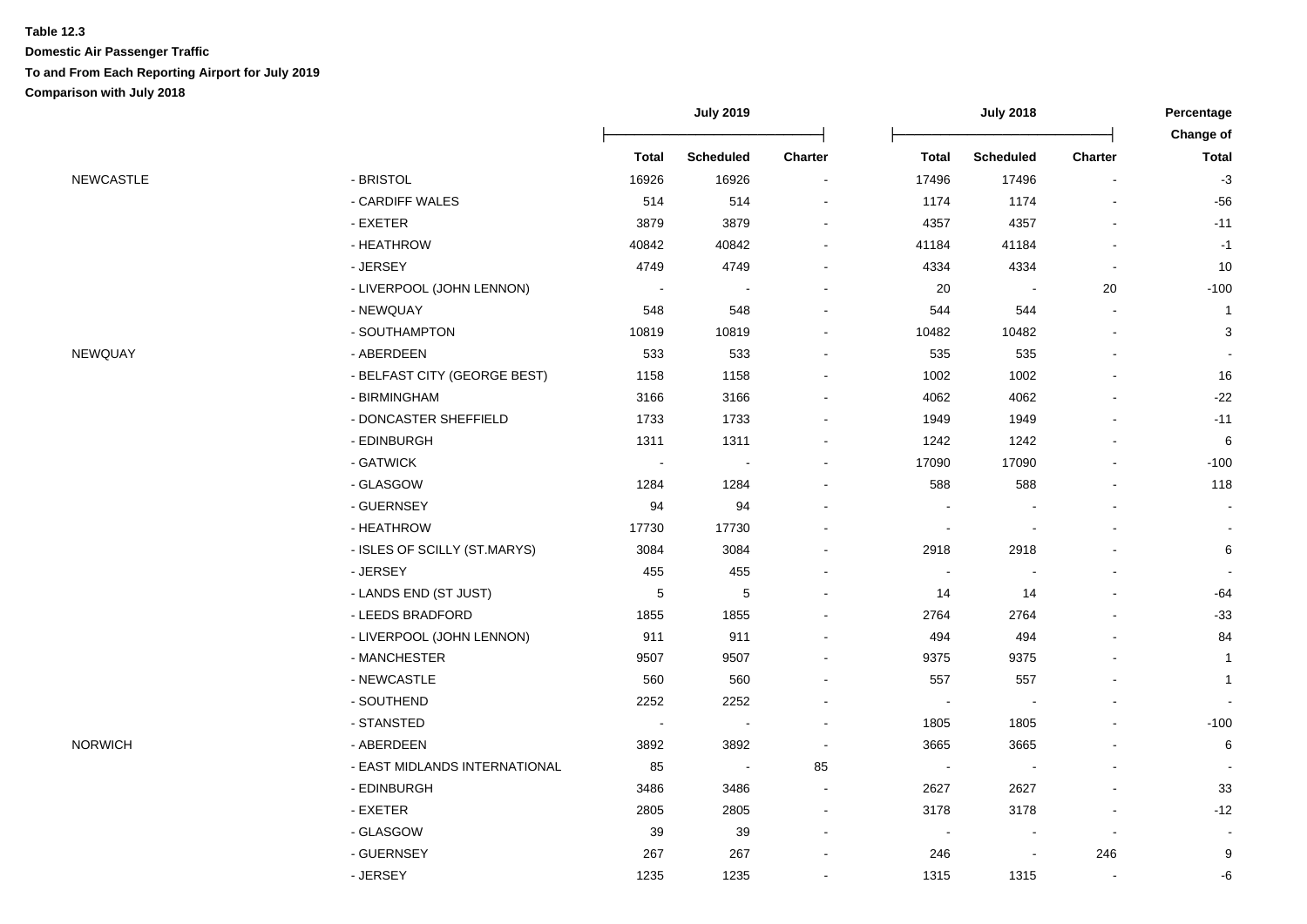|                |                               | <b>July 2019</b>         |                          |                          | <b>July 2018</b> |                  |           | Percentage<br>Change of |
|----------------|-------------------------------|--------------------------|--------------------------|--------------------------|------------------|------------------|-----------|-------------------------|
|                |                               | <b>Total</b>             | <b>Scheduled</b>         | Charter                  | <b>Total</b>     | <b>Scheduled</b> | Charter   | <b>Total</b>            |
| <b>NORWICH</b> | - MANCHESTER                  | 1852                     | 1852                     | $\overline{\phantom{a}}$ | 1728             | 1728             |           | $\overline{7}$          |
|                | - SOUTHEND                    | 82                       | 82                       | $\sim$                   | $\sim$           | $\blacksquare$   |           |                         |
| <b>SCATSTA</b> | - ABERDEEN                    | 5433                     | $\blacksquare$           | 5433                     | 8565             | $\sim$           | 8565      | $-37$                   |
| SOUTHAMPTON    | - ALDERNEY                    | 2969                     | 2969                     |                          | 2839             | 2839             |           | 5                       |
|                | - BELFAST CITY (GEORGE BEST)  | 12023                    | 12023                    |                          | 13559            | 13559            |           | $-11$                   |
|                | - BLACKPOOL                   | 87                       |                          | 87                       |                  |                  |           |                         |
|                | - EAST MIDLANDS INTERNATIONAL | 31                       | 31                       |                          |                  |                  |           |                         |
|                | - EDINBURGH                   | 16810                    | 16810                    |                          | 16807            | 16807            |           |                         |
|                | - GLASGOW                     | 15416                    | 15416                    |                          | 18047            | 18047            |           | $-15$                   |
|                | - GUERNSEY                    | 15811                    | 15811                    |                          | 11272            | 11272            |           | 40                      |
|                | - JERSEY                      | 15203                    | 15203                    |                          | 16440            | 16440            |           | -8                      |
|                | - LEEDS BRADFORD              | 2178                     | 2178                     |                          | 3030             | 3030             |           | $-28$                   |
|                | - MANCHESTER                  | 18476                    | 18476                    |                          | 19074            | 19074            |           | $-3$                    |
|                | - NEWCASTLE                   | 10950                    | 10950                    |                          | 10604            | 10604            |           | $\sqrt{3}$              |
|                | - NEWQUAY                     | $\overline{\phantom{a}}$ | $\overline{\phantom{a}}$ |                          | 50               | 50               | $\bullet$ | $-100$                  |
| STORNOWAY      | - ABERDEEN                    | $\overline{\phantom{a}}$ |                          |                          | 661              | 661              |           | $-100$                  |
|                | - BENBECULA                   | 461                      | 461                      |                          | 496              | 496              |           | $-7$                    |
|                | - CARDIFF WALES               | 110                      | $\overline{\phantom{a}}$ | 110                      |                  |                  |           |                         |
|                | - EDINBURGH                   | 1739                     | 1739                     |                          | 1817             | 1817             |           | -4                      |
|                | - GLASGOW                     | 7297                     | 7297                     |                          | 6910             | 6910             |           | 6                       |
|                | - INVERNESS                   | 2309                     | 2309                     |                          | 2220             | 2220             |           | 4                       |
|                | - MANCHESTER                  | 189                      | 189                      |                          | 263              | 263              |           | $-28$                   |
| SUMBURGH       | - ABERDEEN                    | 11135                    | 6654                     | 4481                     | 9162             | 7132             | 2030      | 22                      |
|                | - EDINBURGH                   | 4837                     | 4837                     |                          | 5459             | 5459             |           | $-11$                   |
|                | - FAIR ISLE                   | 9                        | 9                        |                          | 17               | 17               |           | $-47$                   |
|                | - GLASGOW                     | 2244                     | 2244                     |                          | 2972             | 2972             |           | $-24$                   |
|                | - INVERNESS                   | 60                       | 60                       |                          | 15               | 15               |           | 300                     |
|                | - KIRKWALL                    | 2189                     | 2189                     |                          | 2411             | 2411             |           | -9                      |
|                | - LERWICK (TINGWALL)          | $\sim$                   | $\sim$                   |                          | $\overline{7}$   | $\overline{7}$   |           | $-100$                  |
|                | - MANCHESTER                  | 300                      | 300                      |                          | 313              | 313              |           | $-4$                    |
| <b>TIREE</b>   | - CAMPBELTOWN                 |                          |                          |                          | 16               | 16               |           | $-100$                  |
|                | $-COLL$                       | 19                       | 19                       |                          | 54               | 54               |           | $-65$                   |
|                | - GLASGOW                     | 1504                     | 1504                     |                          | 1486             | 1486             |           | $\overline{1}$          |
|                |                               |                          |                          |                          |                  |                  |           |                         |